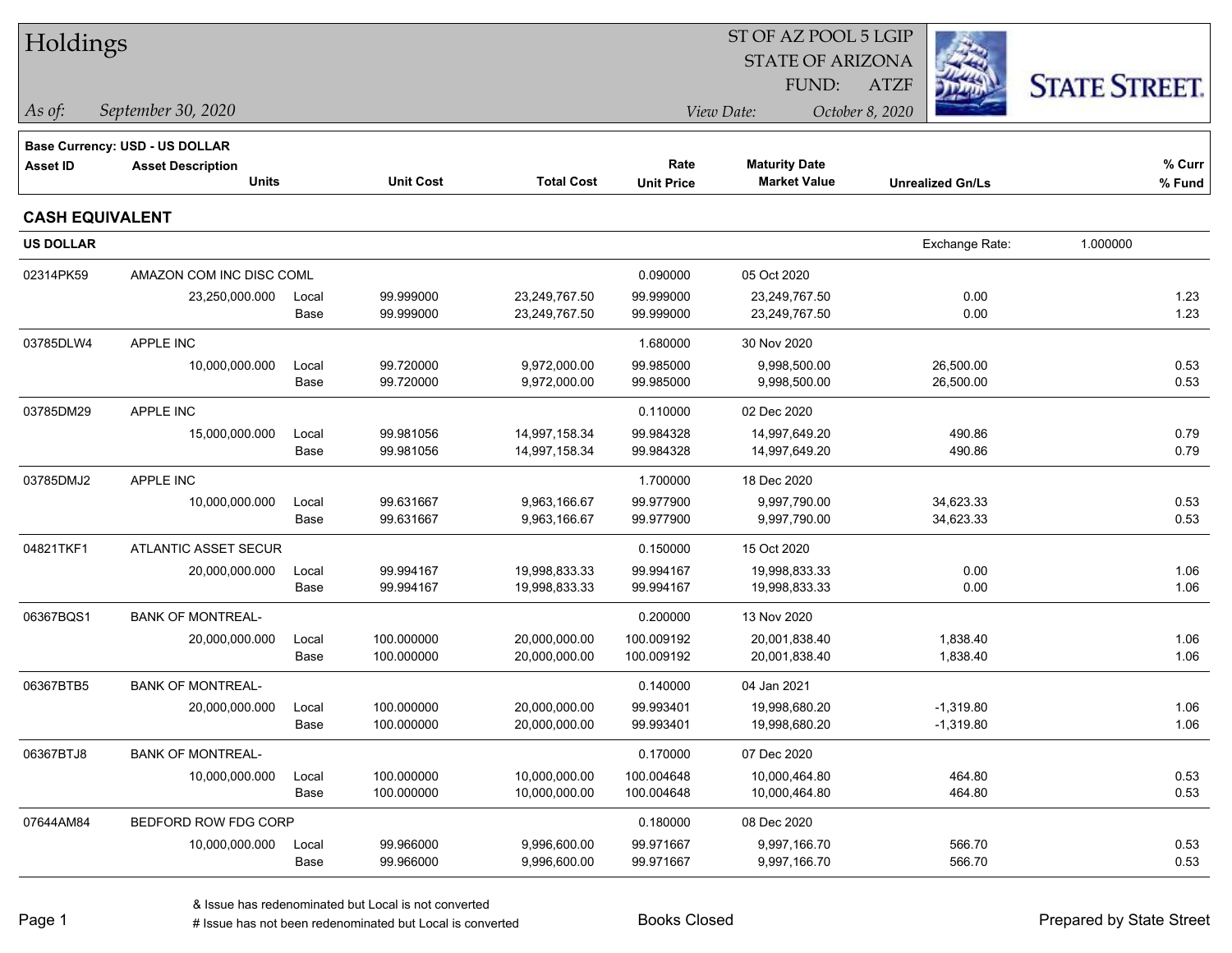| Holdings        |                                          |               |                          |                                |                           | ST OF AZ POOL 5 LGIP                        |                         |                              |
|-----------------|------------------------------------------|---------------|--------------------------|--------------------------------|---------------------------|---------------------------------------------|-------------------------|------------------------------|
|                 |                                          |               |                          |                                |                           | <b>STATE OF ARIZONA</b>                     |                         |                              |
|                 |                                          |               |                          |                                |                           | FUND:                                       | <b>ATZF</b>             | <b>STATE STREET.</b>         |
| As of:          | September 30, 2020                       |               |                          |                                |                           | View Date:                                  | October 8, 2020         |                              |
|                 | <b>Base Currency: USD - US DOLLAR</b>    |               |                          |                                |                           |                                             |                         |                              |
| <b>Asset ID</b> | <b>Asset Description</b><br><b>Units</b> |               | <b>Unit Cost</b>         | <b>Total Cost</b>              | Rate<br><b>Unit Price</b> | <b>Maturity Date</b><br><b>Market Value</b> | <b>Unrealized Gn/Ls</b> | % Curr<br>% Fund             |
| 07644AQ15       | BEDFORD ROW FDG CORP                     |               |                          |                                | 0.180000                  | 01 Mar 2021                                 |                         |                              |
|                 | 15,000,000.000                           | Local<br>Base | 99.924500<br>99.924500   | 14,988,675.00<br>14,988,675.00 | 99.928694<br>99.928694    | 14,989,304.10<br>14,989,304.10              | 629.10<br>629.10        | 0.79<br>0.79                 |
| 07645RCS3       | BEDFORD ROW FDG CORP                     |               |                          |                                | 0.275000                  | 20 Sep 2021                                 |                         |                              |
|                 | 10,000,000.000                           | Local<br>Base | 100.000000<br>100.000000 | 10,000,000.00<br>10,000,000.00 | 100.000000<br>100.000000  | 10,000,000.00<br>10,000,000.00              |                         | 0.00<br>0.53<br>0.53<br>0.00 |
| 15060XM17       | CEDAR SPRING CPTL CO                     |               |                          |                                | 0.180000                  | 01 Dec 2020                                 |                         |                              |
|                 | 10,000,000.000                           | Local<br>Base | 99.969500<br>99.969500   | 9,996,950.00<br>9,996,950.00   | 99.971025<br>99.971025    | 9,997,102.50<br>9,997,102.50                | 152.50<br>152.50        | 0.53<br>0.53                 |
| 15060XMB5       | CEDAR SPRING CPTL CO                     |               |                          |                                | 0.180000                  | 11 Dec 2020                                 |                         |                              |
|                 | 15,000,000.000                           | Local<br>Base | 99.964500<br>99.964500   | 14,994,675.00<br>14,994,675.00 | 99.964303<br>99.964303    | 14,994,645.45<br>14,994,645.45              | $-29.55$<br>$-29.55$    | 0.79<br>0.79                 |
| 15060XNN8       | CEDAR SPRING CPTL CO                     |               |                          |                                | 0.220000                  | 22 Jan 2021                                 |                         |                              |
|                 | 10,000,000.000                           | Local<br>Base | 99.930944<br>99.930944   | 9,993,094.44<br>9,993,094.44   | 99.934711<br>99.934711    | 9,993,471.10<br>9,993,471.10                | 376.66<br>376.66        | 0.53<br>0.53                 |
| 16677JLW4       | CHEVRON CORP                             |               |                          |                                | 0.210000                  | 30 Nov 2020                                 |                         |                              |
|                 | 20,000,000.000                           | Local<br>Base | 99.965000<br>99.965000   | 19,993,000.00<br>19,993,000.00 | 99.981667<br>99.981667    | 19,996,333.40<br>19,996,333.40              | 3,333.40<br>3,333.40    | 1.06<br>1.06                 |
| 16677JQS8       | <b>CHEVRON CORP</b>                      |               |                          |                                | 0.160000                  | 26 Mar 2021                                 |                         |                              |
|                 | 25,000,000.000                           | Local<br>Base | 99.921778<br>99.921778   | 24,980,444.45<br>24,980,444.45 | 99.921778<br>99.921778    | 24,980,444.50<br>24,980,444.50              |                         | 0.05<br>1.32<br>1.32<br>0.05 |
| 19121AP13       | COCA-COLA COMPANY                        |               |                          |                                | 1.070000                  | 01 Feb 2021                                 |                         |                              |
|                 | 5,000,000.000                            | Local<br>Base | 99.634417<br>99.634417   | 4,981,720.83<br>4,981,720.83   | 99.970275<br>99.970275    | 4,998,513.75<br>4,998,513.75                | 16,792.92<br>16,792.92  | 0.26<br>0.26                 |
| 2063C0KD3       | CONCORD MIN CPTL CO                      |               |                          |                                | 0.150000                  | 13 Oct 2020                                 |                         |                              |
|                 | 10,000,000.000                           | Local<br>Base | 99.995000<br>99.995000   | 9,999,500.00<br>9,999,500.00   | 99.995000<br>99.995000    | 9,999,500.00<br>9,999,500.00                |                         | 0.00<br>0.53<br>0.00<br>0.53 |
| 2063C0LG5       | CONCORD MIN CPTL CO                      |               |                          |                                | 0.200000                  | 16 Nov 2020                                 |                         |                              |
|                 | 10,000,000.000                           | Local         | 99.974445                | 9,997,444.45                   | 99.978917                 | 9,997,891.70                                | 447.25                  | 0.53                         |

Base 99.974445 9,997,444.45 99.978917 9,997,891.70 447.25 0.53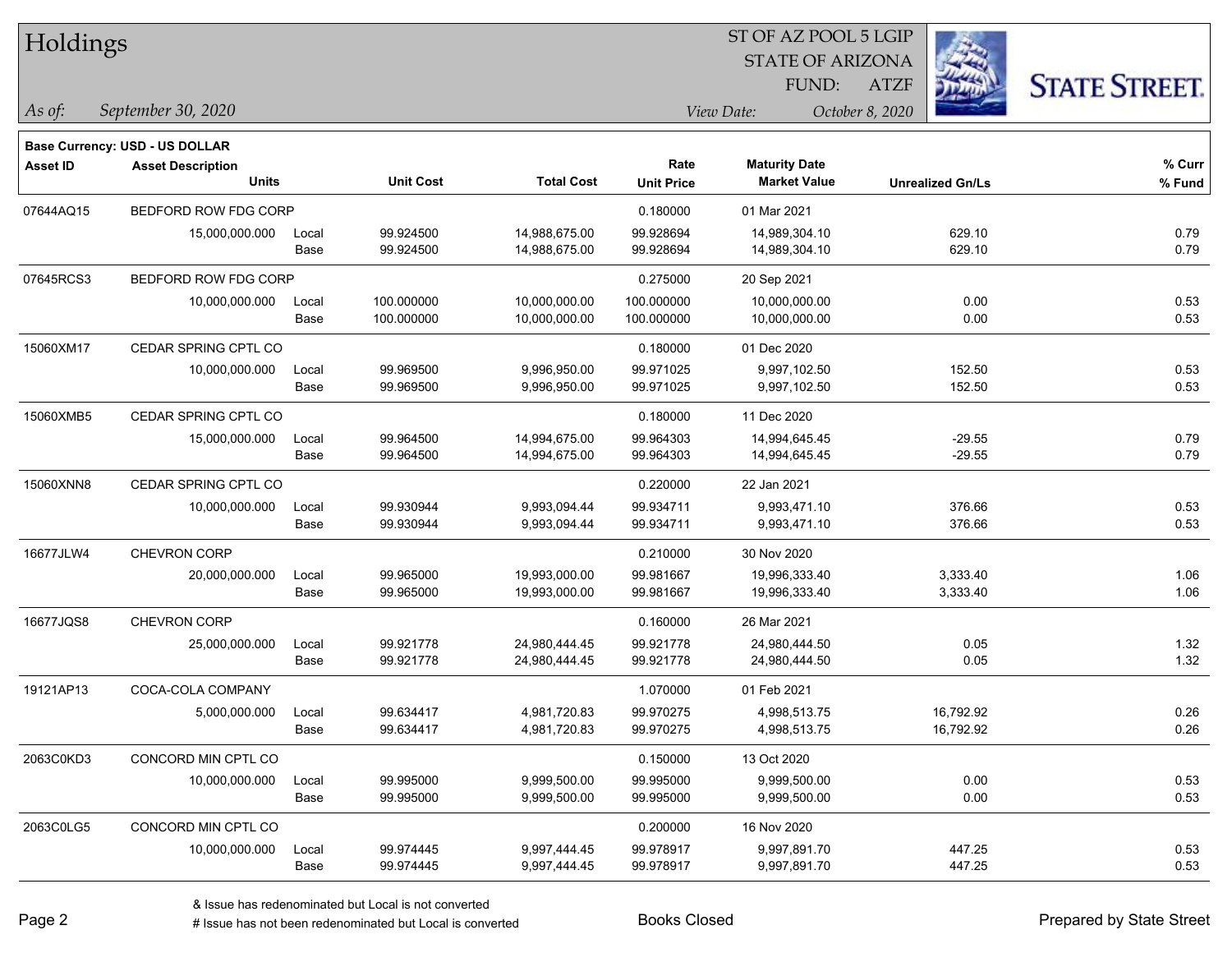| Holdings        |                                          |                      |                          |                                |                           | ST OF AZ POOL 5 LGIP                        |                         |                      |  |
|-----------------|------------------------------------------|----------------------|--------------------------|--------------------------------|---------------------------|---------------------------------------------|-------------------------|----------------------|--|
|                 |                                          |                      |                          |                                |                           | <b>STATE OF ARIZONA</b>                     |                         |                      |  |
|                 |                                          |                      |                          |                                |                           | FUND:                                       | <b>ATZF</b>             | <b>STATE STREET.</b> |  |
| As of:          | September 30, 2020                       |                      |                          |                                |                           | View Date:                                  | October 8, 2020         |                      |  |
|                 | <b>Base Currency: USD - US DOLLAR</b>    |                      |                          |                                |                           |                                             |                         |                      |  |
| <b>Asset ID</b> | <b>Asset Description</b><br><b>Units</b> |                      | <b>Unit Cost</b>         | <b>Total Cost</b>              | Rate<br><b>Unit Price</b> | <b>Maturity Date</b><br><b>Market Value</b> | <b>Unrealized Gn/Ls</b> | % Curr<br>% Fund     |  |
| 2063C0LK6       | CONCORD MIN CPTL CO                      |                      |                          |                                | 0.200000                  | 19 Nov 2020                                 |                         |                      |  |
|                 | 15,000,000.000                           | Local<br>Base        | 99.972778<br>99.972778   | 14,995,916.67<br>14,995,916.67 | 99.977406<br>99.977406    | 14,996,610.90<br>14,996,610.90              | 694.23<br>694.23        | 0.79<br>0.79         |  |
| 22845AQR4       | CROWN POINT CAP CO.                      |                      |                          |                                | 0.288630                  | 05 Nov 2020                                 |                         |                      |  |
|                 | 10,000,000.000                           | Local<br>Base        | 100.000000<br>100.000000 | 10,000,000.00<br>10,000,000.00 | 100.000000<br>100.000000  | 10,000,000.00<br>10,000,000.00              | 0.00<br>0.00            | 0.53<br>0.53         |  |
| 2284K0K95       | CROWN POINT CAP CO.                      |                      |                          |                                | 0.260000                  | 09 Oct 2020                                 |                         |                      |  |
|                 | 20,000,000.000                           | Local<br>Base        | 99.994222<br>99.994222   | 19,998,844.44<br>19,998,844.44 | 99.994222<br>99.994222    | 19,998,844.44<br>19,998,844.44              | 0.00<br>0.00            | 1.06<br>1.06         |  |
| 30229AK65       | EXXON MOBIL CORP                         |                      |                          |                                | 0.240000                  | 06 Oct 2020                                 |                         |                      |  |
|                 | 10,000,000.000                           | Local<br><b>Base</b> | 99.996667<br>99.996667   | 9,999,666.67<br>9,999,666.67   | 99.996667<br>99.996667    | 9,999,666.67<br>9,999,666.67                | 0.00<br>0.00            | 0.53<br>0.53         |  |
| 30229AL31       | <b>EXXON MOBIL CORP</b>                  |                      |                          |                                | 0.190000                  | 03 Nov 2020                                 |                         |                      |  |
|                 | 15,000,000.000                           | Local<br>Base        | 99.982583<br>99.982583   | 14,997,387.50<br>14,997,387.50 | 99.991475<br>99.991475    | 14,998,721.25<br>14,998,721.25              | 1,333.75<br>1,333.75    | 0.79<br>0.79         |  |
| 30229ALW7       | <b>EXXON MOBIL CORP</b>                  |                      |                          |                                | 0.290000                  | 30 Nov 2020                                 |                         |                      |  |
|                 | 10,000,000.000                           | Local<br>Base        | 99.951667<br>99.951667   | 9,995,166.67<br>9,995,166.67   | 99.981667<br>99.981667    | 9,998,166.70<br>9,998,166.70                | 3,000.03<br>3,000.03    | 0.53<br>0.53         |  |
| 30229AT17       | <b>EXXON MOBIL CORP</b>                  |                      |                          |                                | 0.190000                  | 01 Jun 2021                                 |                         |                      |  |
|                 | 15,000,000.000                           | Local<br>Base        | 99.871750<br>99.871750   | 14,980,762.50<br>14,980,762.50 | 99.868375<br>99.868375    | 14,980,256.25<br>14,980,256.25              | $-506.25$<br>$-506.25$  | 0.79<br>0.79         |  |
| 37829AEW4       | <b>GLENCOVE FDG DAC/LLC</b>              |                      |                          |                                | 0.245630                  | 08 Mar 2021                                 |                         |                      |  |
|                 | 15,000,000.000                           | Local<br>Base        | 100.000000<br>100.000000 | 15,000,000.00<br>15,000,000.00 | 100.000000<br>100.000000  | 15,000,000.00<br>15,000,000.00              | 0.00<br>0.00            | 0.79<br>0.79         |  |
| 37829AEY0       | <b>GLENCOVE FDG DAC/LLC</b>              |                      |                          |                                | 0.230000                  | 15 Jun 2021                                 |                         |                      |  |
|                 | 10,000,000.000                           | Local<br><b>Base</b> | 100.000000<br>100.000000 | 10,000,000.00<br>10,000,000.00 | 100.000000<br>100.000000  | 10,000,000.00<br>10,000,000.00              | 0.00<br>0.00            | 0.53<br>0.53         |  |
| 38346LKT2       | <b>GOTHAM FDG CORP</b>                   |                      |                          |                                | 0.140000                  | 27 Oct 2020                                 |                         |                      |  |

 $\overline{\phantom{0}}$ 

1,500,000.000 Local 99.989889 1,499,848.33 99.989889 1,499,848.33 0.00 0.08

Base 99.989889 1,499,848.33 99.989889 1,499,848.33 0.00 0.08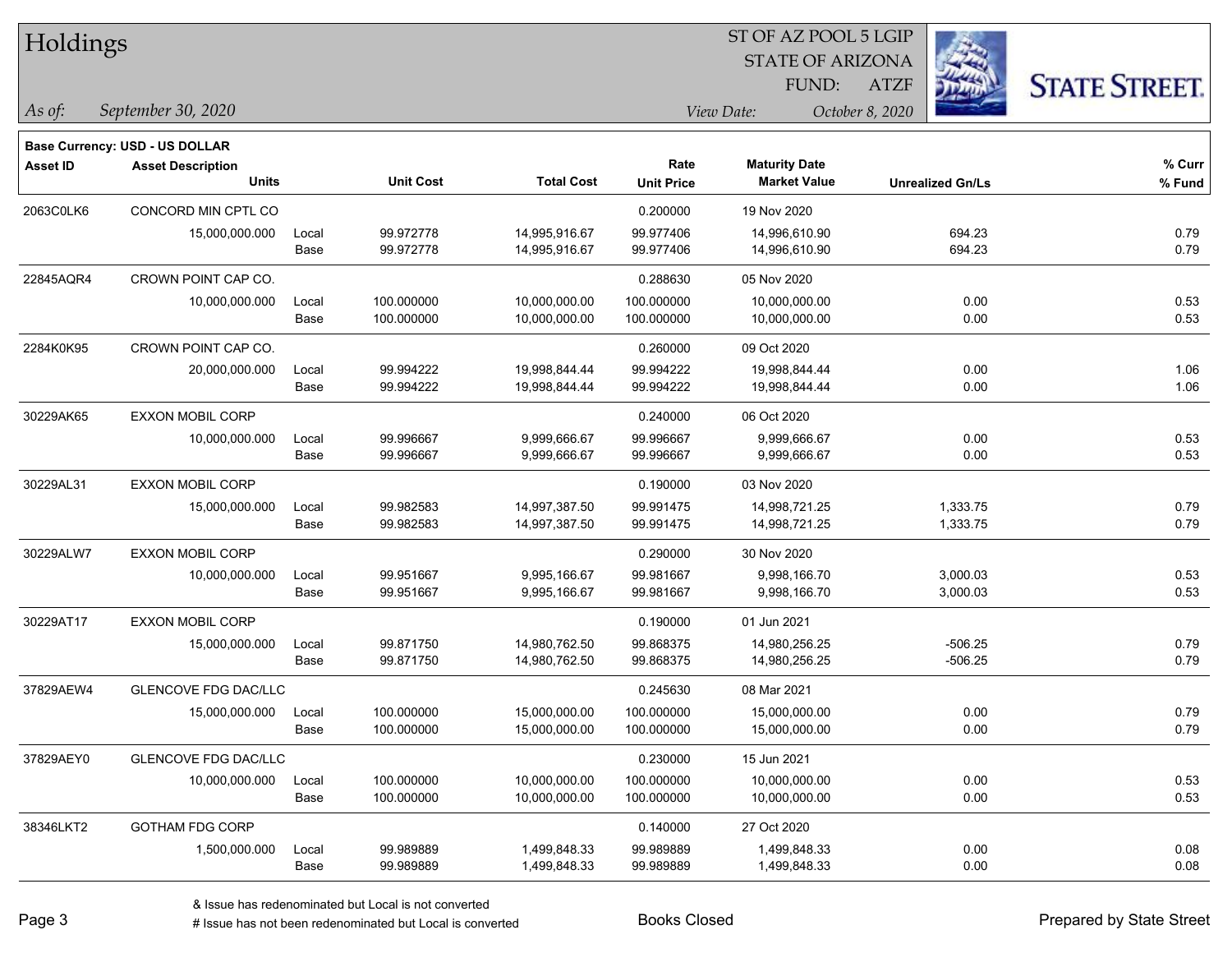| Holdings        |                                                            |       |                  |                   |                   | ST OF AZ POOL 5 LGIP    |                         |          |                      |
|-----------------|------------------------------------------------------------|-------|------------------|-------------------|-------------------|-------------------------|-------------------------|----------|----------------------|
|                 |                                                            |       |                  |                   |                   | <b>STATE OF ARIZONA</b> |                         |          |                      |
|                 |                                                            |       |                  |                   |                   | FUND:                   | ATZF                    |          | <b>STATE STREET.</b> |
| $\vert$ As of:  | September 30, 2020                                         |       |                  |                   |                   | View Date:              | October 8, 2020         |          |                      |
|                 |                                                            |       |                  |                   |                   |                         |                         |          |                      |
| <b>Asset ID</b> | Base Currency: USD - US DOLLAR<br><b>Asset Description</b> |       |                  |                   | Rate              | <b>Maturity Date</b>    |                         |          | % Curr               |
|                 | <b>Units</b>                                               |       | <b>Unit Cost</b> | <b>Total Cost</b> | <b>Unit Price</b> | <b>Market Value</b>     | <b>Unrealized Gn/Ls</b> |          | % Fund               |
| 38346LKT2       | <b>GOTHAM FDG CORP</b>                                     |       |                  |                   | 0.250000          | 27 Oct 2020             |                         |          |                      |
|                 | 10,000,000.000                                             | Local | 99.981944        | 9,998,194.44      | 99.981944         | 9,998,194.44            |                         | 0.00     | 0.53                 |
|                 |                                                            | Base  | 99.981944        | 9,998,194.44      | 99.981944         | 9,998,194.44            |                         | 0.00     | 0.53                 |
| 40588LKV0       | HALKIN FINANCE LLC USC                                     |       |                  |                   | 0.140000          | 29 Oct 2020             |                         |          |                      |
|                 | 10,000,000.000                                             | Local | 99.989111        | 9,998,911.11      | 99.989111         | 9,998,911.11            |                         | 0.00     | 0.53                 |
|                 |                                                            | Base  | 99.989111        | 9,998,911.11      | 99.989111         | 9,998,911.11            |                         | 0.00     | 0.53                 |
| 40588LL98       | HALKIN FINANCE LLC USC                                     |       |                  |                   | 0.210000          | 09 Nov 2020             |                         |          |                      |
|                 | 10,000,000.000                                             | Local | 99.977250        | 9,997,725.00      | 99.982342         | 9,998,234.20            |                         | 509.20   | 0.53                 |
|                 |                                                            | Base  | 99.977250        | 9,997,725.00      | 99.982342         | 9,998,234.20            |                         | 509.20   | 0.53                 |
| 40588LM14       | <b>HALKIN FINANCE LLC USC</b>                              |       |                  |                   | 0.180000          | 01 Dec 2020             |                         |          |                      |
|                 | 15,000,000.000                                             | Local | 99.969500        | 14,995,425.00     | 99.971025         | 14,995,653.75           |                         | 228.75   | 0.79                 |
|                 |                                                            | Base  | 99.969500        | 14,995,425.00     | 99.971025         | 14,995,653.75           |                         | 228.75   | 0.79                 |
| 45779PKT4       | <b>INSTITUTIONAL SECURED</b>                               |       |                  |                   | 0.200000          | 27 Oct 2020             |                         |          |                      |
|                 | 15,000,000.000                                             | Local | 99.985556        | 14,997,833.33     | 99.985556         | 14,997,833.33           |                         | 0.00     | 0.79                 |
|                 |                                                            | Base  | 99.985556        | 14,997,833.33     | 99.985556         | 14,997,833.33           |                         | 0.00     | 0.79                 |
| 47816FKW0       | JOHNSON & JOHNSON                                          |       |                  |                   | 0.170000          | 30 Oct 2020             |                         |          |                      |
|                 | 25,000,000.000                                             | Local | 99.986306        | 24,996,576.39     | 99.993636         | 24,998,409.00           |                         | 1,832.61 | 1.32                 |
|                 |                                                            | Base  | 99.986306        | 24,996,576.39     | 99.993636         | 24,998,409.00           |                         | 1,832.61 | 1.32                 |
| 47816FLW9       | <b>JOHNSON &amp; JOHNSON</b>                               |       |                  |                   | 0.190000          | 30 Nov 2020             |                         |          |                      |
|                 | 25,000,000.000                                             | Local | 99.968333        | 24,992,083.33     | 99.985000         | 24,996,250.00           |                         | 4,166.67 | 1.32                 |
|                 |                                                            | Base  | 99.968333        | 24,992,083.33     | 99.985000         | 24,996,250.00           |                         | 4,166.67 | 1.32                 |
| 48802TZ40       | <b>KELLS FDG LLC</b>                                       |       |                  |                   | 0.270000          | 15 Oct 2020             |                         |          |                      |
|                 | 10,000,000.000                                             | Local | 99.989500        | 9,998,950.00      | 99.989500         | 9,998,950.00            |                         | 0.00     | 0.53                 |
|                 |                                                            | Base  | 99.989500        | 9,998,950.00      | 99.989500         | 9,998,950.00            |                         | 0.00     | 0.53                 |
| 52952LKE1       | LEXINGTN PKR CAP CO LL                                     |       |                  |                   | 0.170000          | 14 Oct 2020             |                         |          |                      |
|                 | 10,000,000.000                                             | Local | 99.993861        | 9,999,386.11      | 99.993861         | 9,999,386.11            |                         | 0.00     | 0.53                 |
|                 |                                                            | Base  | 99.993861        | 9,999,386.11      | 99.993861         | 9,999,386.11            |                         | 0.00     | 0.53                 |
| 52952LL59       | LEXINGTN PKR CAP CO LL                                     |       |                  |                   | 0.230000          | 05 Nov 2020             |                         |          |                      |
|                 | 10,000,000.000                                             | Local | 99.977639        | 9,997,763.89      | 99.984250         | 9,998,425.00            |                         | 661.11   | 0.53                 |
|                 |                                                            | Base  | 99.977639        | 9,997,763.89      | 99.984250         | 9,998,425.00            |                         | 661.11   | 0.53                 |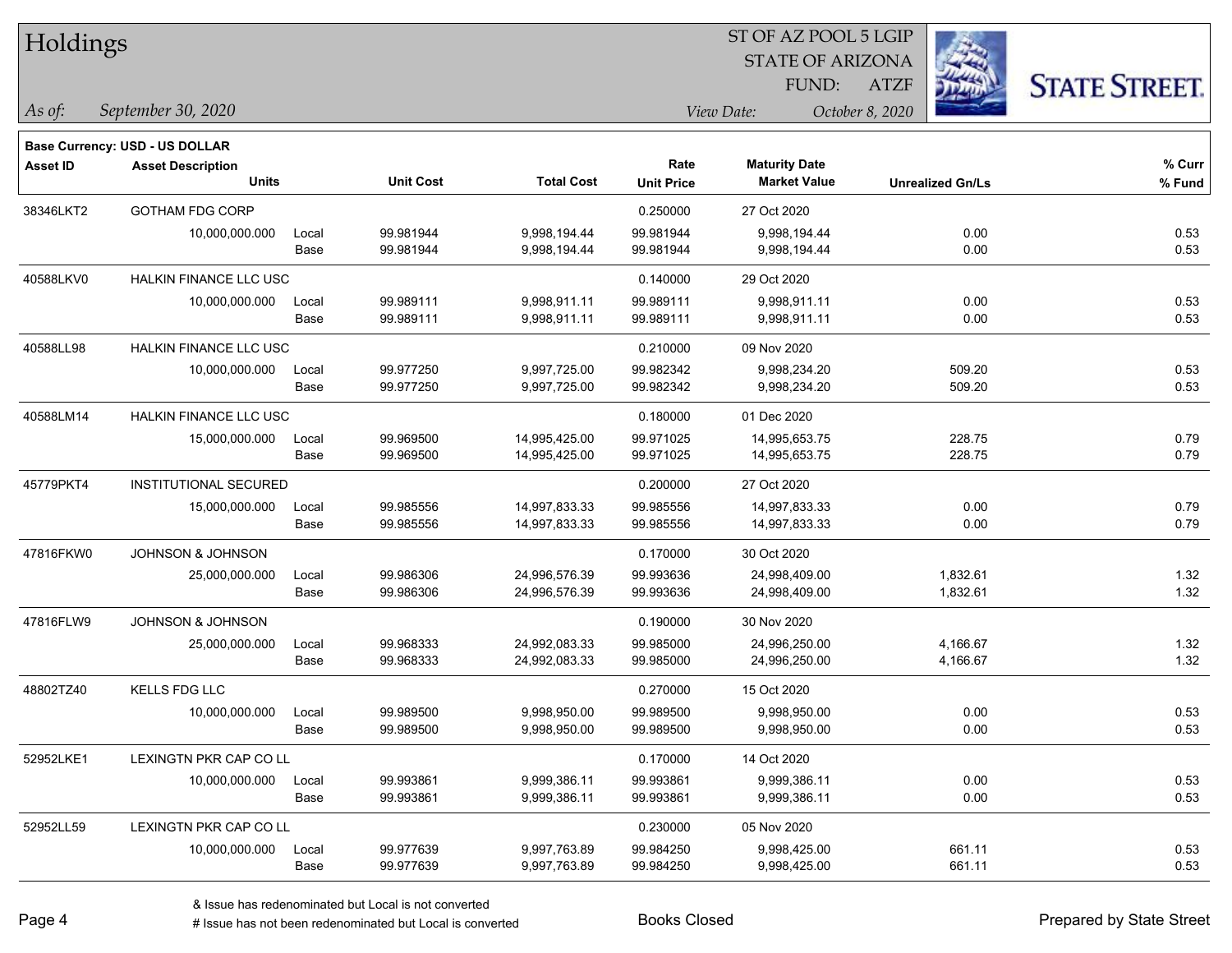| Holdings        |                                |       |                  |                   |                   | 51 OF AZ POOL 5 LGIP          |             |                         |                      |  |
|-----------------|--------------------------------|-------|------------------|-------------------|-------------------|-------------------------------|-------------|-------------------------|----------------------|--|
|                 |                                |       |                  |                   |                   | <b>STATE OF ARIZONA</b>       |             | in 1998.<br>Ngjarje     |                      |  |
|                 |                                |       |                  |                   |                   | FUND:                         | <b>ATZF</b> |                         | <b>STATE STREET.</b> |  |
| $ $ As of:      | September 30, 2020             |       |                  |                   |                   | View Date:<br>October 8, 2020 |             |                         |                      |  |
|                 | Base Currency: USD - US DOLLAR |       |                  |                   |                   |                               |             |                         |                      |  |
| <b>Asset ID</b> | <b>Asset Description</b>       |       |                  |                   | Rate              | <b>Maturity Date</b>          |             |                         | % Curr               |  |
|                 | <b>Units</b>                   |       | <b>Unit Cost</b> | <b>Total Cost</b> | <b>Unit Price</b> | <b>Market Value</b>           |             | <b>Unrealized Gn/Ls</b> | % Fund               |  |
| 52952LLC4       | LEXINGTN PKR CAP CO LL         |       |                  |                   | 0.220000          | 12 Nov 2020                   |             |                         |                      |  |
|                 | 10,000,000.000                 | Local | 99.974333        | 9,997,433.33      | 99.980867         | 9,998,086.70                  |             | 653.37                  | 0.53                 |  |
|                 |                                | Base  | 99.974333        | 9,997,433.33      | 99.980867         | 9,998,086.70                  |             | 653.37                  | 0.53                 |  |
| 53245PKS6       | ELI LILLY & COMPANY            |       |                  |                   | 0.100000          | 26 Oct 2020                   |             |                         |                      |  |
|                 | 1,500,000.000                  | Local | 99.993055        | 1,499,895.83      | 99.993055         | 1,499,895.83                  |             | 0.00                    | 0.08                 |  |
|                 |                                | Base  | 99.993055        | 1,499,895.83      | 99.993055         | 1,499,895.83                  |             | 0.00                    | 0.08                 |  |
| 53245PL48       | ELI LILLY & COMPANY            |       |                  |                   | 0.150000          | 04 Nov 2020                   |             |                         |                      |  |
|                 | 25,000,000.000                 | Local | 99.985833        | 24,996,458.33     | 99.947583         | 24,986,895.75                 |             | $-9,562.58$             | 1.32                 |  |
|                 |                                | Base  | 99.985833        | 24,996,458.33     | 99.947583         | 24,986,895.75                 |             | $-9,562.58$             | 1.32                 |  |
| 56274LK52       | MANHATTAN ASSET FDG.           |       |                  |                   | 0.220000          | 05 Oct 2020                   |             |                         |                      |  |
|                 | 15,000,000.000                 | Local | 99.997556        | 14,999,633.33     | 99.997556         | 14,999,633.33                 |             | 0.00                    | 0.79                 |  |
|                 |                                | Base  | 99.997556        | 14,999,633.33     | 99.997556         | 14,999,633.33                 |             | 0.00                    | 0.79                 |  |
| 56274LKW3       | <b>MANHATTAN ASSET FDG.</b>    |       |                  |                   | 0.150000          | 30 Oct 2020                   |             |                         |                      |  |
|                 | 22,000,000.000                 | Local | 99.987917        | 21,997,341.66     | 99.987433         | 21,997,235.26                 |             | $-106.40$               | 1.16                 |  |
|                 |                                | Base  | 99.987917        | 21,997,341.66     | 99.987433         | 21,997,235.26                 |             | $-106.40$               | 1.16                 |  |
| 56274LM19       | MANHATTAN ASSET FDG.           |       |                  |                   | 0.160000          | 01 Dec 2020                   |             |                         |                      |  |
|                 | 10,000,000.000                 | Local | 99.972889        | 9,997,288.89      | 99.971025         | 9,997,102.50                  |             | $-186.39$               | 0.53                 |  |
|                 |                                | Base  | 99.972889        | 9,997,288.89      | 99.971025         | 9,997,102.50                  |             | $-186.39$               | 0.53                 |  |
| 57576JK92       | MASSACHUSETTS MUT LIFE INS CO  |       |                  |                   | 0.110000          | 09 Oct 2020                   |             |                         |                      |  |
|                 | 25,000,000.000                 | Local | 99.997556        | 24,999,388.89     | 99.997556         | 24,999,388.89                 |             | 0.00                    | 1.32                 |  |
|                 |                                | Base  | 99.997556        | 24,999,388.89     | 99.997556         | 24,999,388.89                 |             | 0.00                    | 1.32                 |  |
| 57576JKF8       | MASSACHUSETTS MUT LIFE INS CO  |       |                  |                   | 0.110000          | 15 Oct 2020                   |             |                         |                      |  |
|                 | 25,000,000.000                 | Local | 99.995722        | 24,998,930.56     | 99.995722         | 24,998,930.56                 |             | 0.00                    | 1.32                 |  |
|                 |                                | Base  | 99.995722        | 24,998,930.56     | 99.995722         | 24,998,930.56                 |             | 0.00                    | 1.32                 |  |
| 59157TLJ0       | METLIFE SHORT TERM FDG         |       |                  |                   | 0.200000          | 18 Nov 2020                   |             |                         |                      |  |
|                 | 15,000,000.000                 | Local | 99.973333        | 14,996,000.00     | 99.989600         | 14,998,440.00                 |             | 2,440.00                | 0.79                 |  |
|                 |                                | Base  | 99.973333        | 14,996,000.00     | 99.989600         | 14,998,440.00                 |             | 2,440.00                | 0.79                 |  |
| 59157TME0       | METLIFE SHORT TERM FDG         |       |                  |                   | 0.220000          | 14 Dec 2020                   |             |                         |                      |  |
|                 | 25,000,000.000                 | Local | 99.954778        | 24,988,694.45     | 99.980472         | 24,995,118.00                 |             | 6,423.55                | 1.32                 |  |
|                 |                                | Base  | 99.954778        | 24,988,694.45     | 99.980472         | 24,995,118.00                 |             | 6,423.55                | 1.32                 |  |

 $ST$  OF AZ POOL 5 LGIP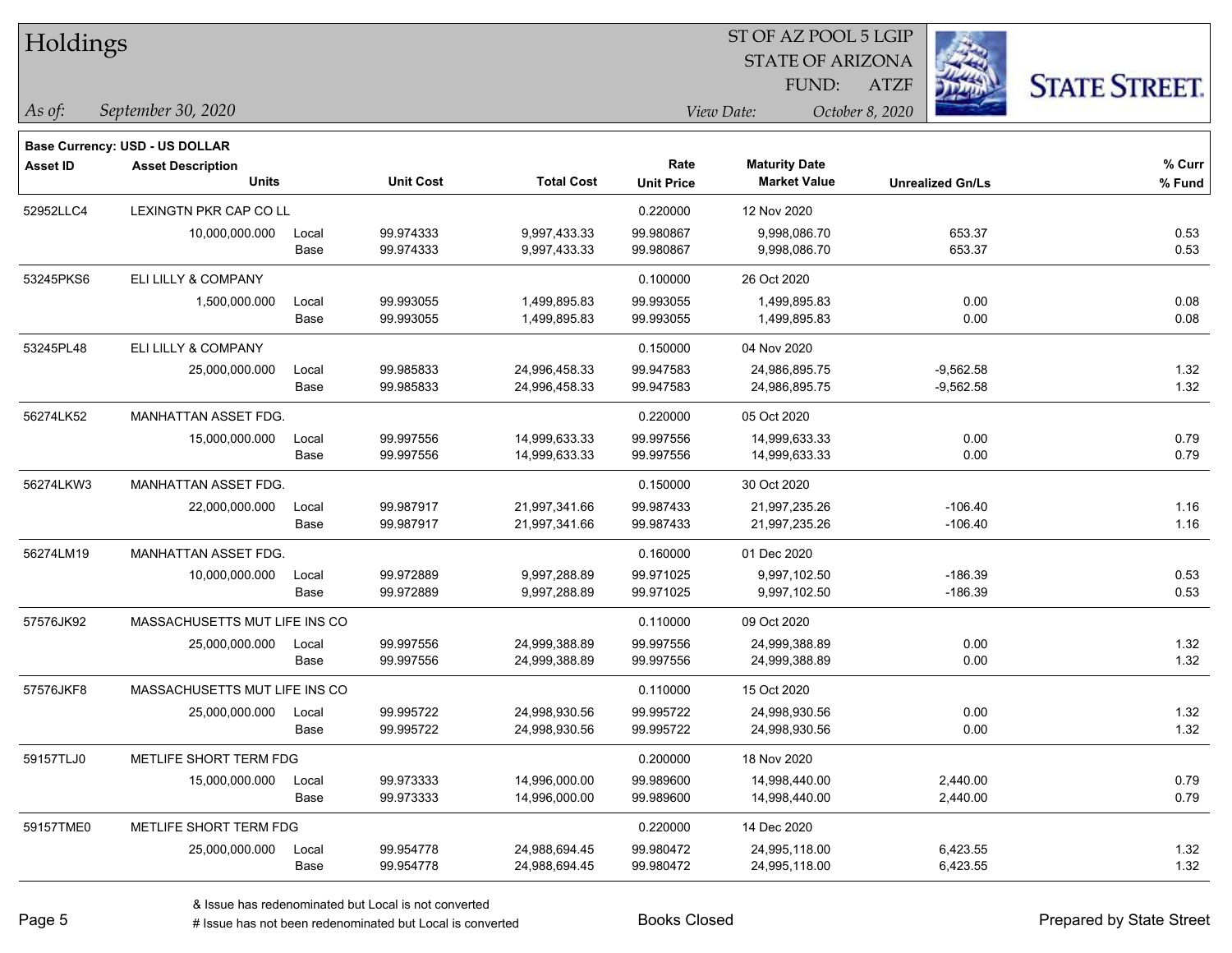| Holdings        |                                          |               |                        |                                |                           | ST OF AZ POOL 5 LGIP<br><b>STATE OF ARIZONA</b> |                         |                      |
|-----------------|------------------------------------------|---------------|------------------------|--------------------------------|---------------------------|-------------------------------------------------|-------------------------|----------------------|
|                 |                                          |               |                        |                                |                           | FUND:                                           | <b>ATZF</b>             | <b>STATE STREET.</b> |
| As of:          | September 30, 2020                       |               |                        |                                |                           | View Date:                                      | October 8, 2020         |                      |
|                 | Base Currency: USD - US DOLLAR           |               |                        |                                |                           |                                                 |                         |                      |
| <b>Asset ID</b> | <b>Asset Description</b><br><b>Units</b> |               | <b>Unit Cost</b>       | <b>Total Cost</b>              | Rate<br><b>Unit Price</b> | <b>Maturity Date</b><br><b>Market Value</b>     | <b>Unrealized Gn/Ls</b> | % Curr<br>% Fund     |
| 59157TT11       | METLIFE SHORT TERM FDG                   |               |                        |                                | 0.200000                  | 01 Jun 2021                                     |                         |                      |
|                 | 12,400,000.000                           | Local<br>Base | 99.865000<br>99.865000 | 12,383,260.00<br>12,383,260.00 | 99.900775<br>99.900775    | 12,387,696.10<br>12,387,696.10                  | 4,436.10<br>4,436.10    | 0.65<br>0.65         |
| 63763PL23       | NATIONAL SECS CLEARING                   |               |                        |                                | 0.100000                  | 02 Nov 2020                                     |                         |                      |
|                 | 15,000,000.000                           | Local<br>Base | 99.991111<br>99.991111 | 14,998,666.66<br>14,998,666.66 | 99.991911<br>99.991911    | 14,998,786.65<br>14,998,786.65                  | 119.99<br>119.99        | 0.79<br>0.79         |
| 63763PN62       | NATIONAL SECS CLEARING                   |               |                        |                                | 0.120000                  | 06 Jan 2021                                     |                         |                      |
|                 | 25,000,000.000                           | Local<br>Base | 99.967667<br>99.967667 | 24,991,916.67<br>24,991,916.67 | 99.964164<br>99.964164    | 24,991,041.00<br>24,991,041.00                  | $-875.67$<br>$-875.67$  | 1.32<br>1.32         |
| 63763PT33       | NATIONAL SECS CLEARING                   |               |                        |                                | 0.170000                  | 03 Jun 2021                                     |                         |                      |
|                 | 10,000,000.000                           | Local<br>Base | 99.884306<br>99.884306 | 9,988,430.55<br>9,988,430.55   | 99.875458<br>99.875458    | 9,987,545.80<br>9,987,545.80                    | $-884.75$<br>$-884.75$  | 0.53<br>0.53         |
| 64106GKN2       | NESTLE FIN FRANCE S.                     |               |                        |                                | 0.140000                  | 22 Oct 2020                                     |                         |                      |
|                 | 25,000,000.000                           | Local<br>Base | 99.991833<br>99.991833 | 24,997,958.33<br>24,997,958.33 | 99.991833<br>99.991833    | 24,997,958.33<br>24,997,958.33                  | 0.00<br>0.00            | 1.32<br>1.32         |
| 64106GMH3       | NESTLE FIN FRANCE S.                     |               |                        |                                | 0.130000                  | 17 Dec 2020                                     |                         |                      |
|                 | 25,000,000.000                           | Local<br>Base | 99.972194<br>99.972194 | 24,993,048.61<br>24,993,048.61 | 99.983744<br>99.983744    | 24,995,936.00<br>24,995,936.00                  | 2,887.39<br>2,887.39    | 1.32<br>1.32         |
| 64951WKM5       | NEW YORK LFE CAP COR                     |               |                        |                                | 0.150000                  | 21 Oct 2020                                     |                         |                      |
|                 | 20,000,000.000                           | Local<br>Base | 99.991667<br>99.991667 | 19,998,333.33<br>19,998,333.33 | 99.991667<br>99.991667    | 19,998,333.33<br>19,998,333.33                  | 0.00<br>0.00            | 1.06<br>1.06         |
| 64951WL28       | NEW YORK LFE CAP COR                     |               |                        |                                | 0.130000                  | 02 Nov 2020                                     |                         |                      |
|                 | 1,500,000.000                            | Local<br>Base | 99.988445<br>99.988445 | 1,499,826.67<br>1,499,826.67   | 99.991911<br>99.991911    | 1,499,878.67<br>1,499,878.67                    | 52.00<br>52.00          | 0.08<br>0.08         |
| 64951WLA0       | NEW YORK LFE CAP COR                     |               |                        |                                | 0.110000                  | 10 Nov 2020                                     |                         |                      |
|                 | 1,500,000.000                            | Local<br>Base | 99.987778<br>99.987778 | 1,499,816.67<br>1,499,816.67   | 99.989667<br>99.989667    | 1,499,845.01<br>1,499,845.01                    | 28.34<br>28.34          | 0.08<br>0.08         |
| 64951WLK8       | NEW YORK LFE CAP COR                     |               |                        |                                | 0.110000                  | 19 Nov 2020                                     |                         |                      |
|                 |                                          |               |                        |                                |                           |                                                 |                         |                      |

15,000,000.000 Local 99.985028 14,997,754.16 99.986933 14,998,039.95 285.79 0.79

Base 99.985028 14,997,754.16 99.986933 14,998,039.95 285.79 0.79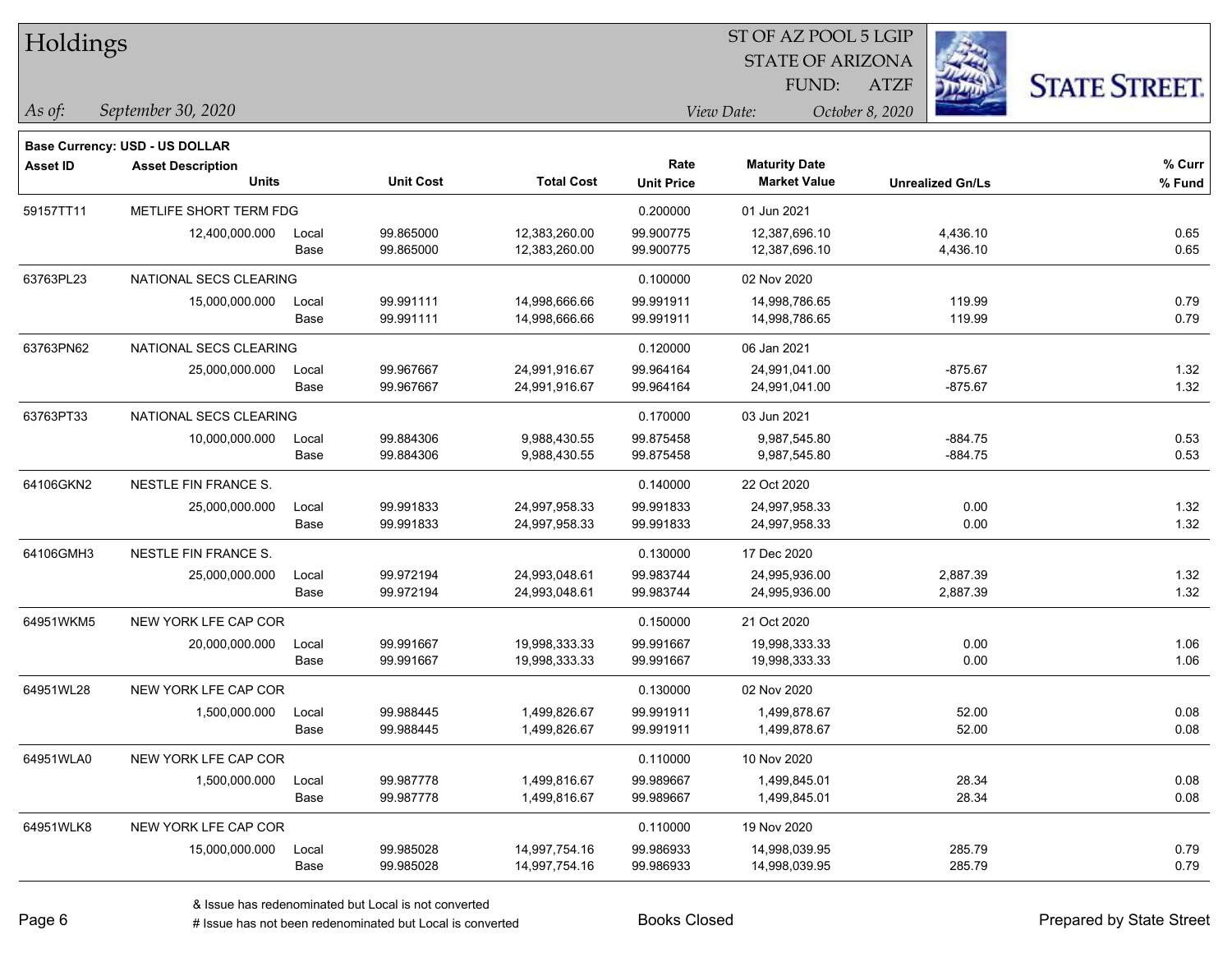| Holdings        |                                                                   |       |                  |                   | 51 OF AZ POOL 5 LGIP |                         |                         |                      |  |  |
|-----------------|-------------------------------------------------------------------|-------|------------------|-------------------|----------------------|-------------------------|-------------------------|----------------------|--|--|
|                 |                                                                   |       |                  |                   |                      | <b>STATE OF ARIZONA</b> |                         |                      |  |  |
|                 |                                                                   |       |                  |                   |                      | FUND:                   | <b>ATZF</b>             | <b>STATE STREET.</b> |  |  |
| As of:          | September 30, 2020                                                |       |                  |                   |                      | View Date:              | October 8, 2020         |                      |  |  |
|                 |                                                                   |       |                  |                   |                      |                         |                         |                      |  |  |
| <b>Asset ID</b> | <b>Base Currency: USD - US DOLLAR</b><br><b>Asset Description</b> |       |                  |                   | Rate                 | <b>Maturity Date</b>    |                         | % Curr               |  |  |
|                 | <b>Units</b>                                                      |       | <b>Unit Cost</b> | <b>Total Cost</b> | <b>Unit Price</b>    | <b>Market Value</b>     | <b>Unrealized Gn/Ls</b> | % Fund               |  |  |
| 64951WMF8       | NEW YORK LFE CAP COR                                              |       |                  |                   | 0.120000             | 15 Dec 2020             |                         |                      |  |  |
|                 | 9,153,000.000                                                     | Local | 99.975000        | 9,150,711.75      | 99.976042            | 9,150,807.12            | 95.37                   | 0.48                 |  |  |
|                 |                                                                   | Base  | 99.975000        | 9,150,711.75      | 99.976042            | 9,150,807.12            | 95.37                   | 0.48                 |  |  |
| 6698M4KG6       | <b>NOVARTIS FNC CRP</b>                                           |       |                  |                   | 0.090000             | 16 Oct 2020             |                         |                      |  |  |
|                 | 1,500,000.000                                                     | Local | 99.996250        | 1,499,943.75      | 99.996250            | 1,499,943.75            | 0.00                    | 0.08                 |  |  |
|                 |                                                                   | Base  | 99.996250        | 1,499,943.75      | 99.996250            | 1,499,943.75            | 0.00                    | 0.08                 |  |  |
| 6698M4KL5       | NOVARTIS FNC CRP                                                  |       |                  |                   | 0.130000             | 20 Oct 2020             |                         |                      |  |  |
|                 | 2,350,000.000                                                     | Local | 99.993139        | 2,349,838.76      | 99.993139            | 2,349,838.76            | 0.00                    | 0.12                 |  |  |
|                 |                                                                   | Base  | 99.993139        | 2,349,838.76      | 99.993139            | 2,349,838.76            | 0.00                    | 0.12                 |  |  |
| 6698M4KS0       | <b>NOVARTIS FNC CRP</b>                                           |       |                  |                   | 0.100000             | 26 Oct 2020             |                         |                      |  |  |
|                 | 10,000,000.000                                                    | Local | 99.993056        | 9,999,305.55      | 99.993056            | 9,999,305.55            | 0.00                    | 0.53                 |  |  |
|                 |                                                                   | Base  | 99.993056        | 9,999,305.55      | 99.993056            | 9,999,305.55            | 0.00                    | 0.53                 |  |  |
| 6698M4LG5       | <b>NOVARTIS FNC CRP</b>                                           |       |                  |                   | 0.120000             | 16 Nov 2020             |                         |                      |  |  |
|                 | 15,500,000.000                                                    | Local | 99.984667        | 15,497,623.33     | 99.992717            | 15,498,871.14           | 1,247.81                | 0.82                 |  |  |
|                 |                                                                   | Base  | 99.984667        | 15,497,623.33     | 99.992717            | 15,498,871.14           | 1,247.81                | 0.82                 |  |  |
| 6698M4LP5       | <b>NOVARTIS FNC CRP</b>                                           |       |                  |                   | 0.220000             | 23 Nov 2020             |                         |                      |  |  |
|                 | 15,000,000.000                                                    | Local | 99.967611        | 14,995,141.67     | 99.989106            | 14,998,365.90           | 3,224.23                | 0.79                 |  |  |
|                 |                                                                   | Base  | 99.967611        | 14,995,141.67     | 99.989106            | 14,998,365.90           | 3,224.23                | 0.79                 |  |  |
| 6698M4RC8       | <b>NOVARTIS FNC CRP</b>                                           |       |                  |                   | 0.180000             | 12 Apr 2021             |                         |                      |  |  |
|                 | 10,000,000.000                                                    | Local | 99.903500        | 9,990,350.00      | 99.912078            | 9,991,207.80            | 857.80                  | 0.53                 |  |  |
|                 |                                                                   | Base  | 99.903500        | 9,990,350.00      | 99.912078            | 9,991,207.80            | 857.80                  | 0.53                 |  |  |
| 71708EK20       | PFIZER INC                                                        |       |                  |                   | 0.160000             | 02 Oct 2020             |                         |                      |  |  |
|                 | 6,250,000.000                                                     | Local | 99.999556        | 6,249,972.22      | 99.999556            | 6,249,972.22            | 0.00                    | 0.33                 |  |  |
|                 |                                                                   | Base  | 99.999556        | 6,249,972.22      | 99.999556            | 6,249,972.22            | 0.00                    | 0.33                 |  |  |
| 71708EK61       | PFIZER INC                                                        |       |                  |                   | 0.200000             | 06 Oct 2020             |                         |                      |  |  |
|                 | 15,000,000.000                                                    | Local | 99.997222        | 14,999,583.33     | 99.997222            | 14,999,583.33           | 0.00                    | 0.79                 |  |  |
|                 |                                                                   | Base  | 99.997222        | 14,999,583.33     | 99.997222            | 14,999,583.33           | 0.00                    | 0.79                 |  |  |
| 71708EKN4       | PFIZER INC                                                        |       |                  |                   | 0.130000             | 22 Oct 2020             |                         |                      |  |  |
|                 | 15,000,000.000                                                    | Local | 99.992417        | 14,998,862.50     | 99.992417            | 14,998,862.50           | 0.00                    | 0.79                 |  |  |
|                 |                                                                   | Base  | 99.992417        | 14,998,862.50     | 99.992417            | 14,998,862.50           | 0.00                    | 0.79                 |  |  |

 $ST$  OF AZ POOL 5 LGIP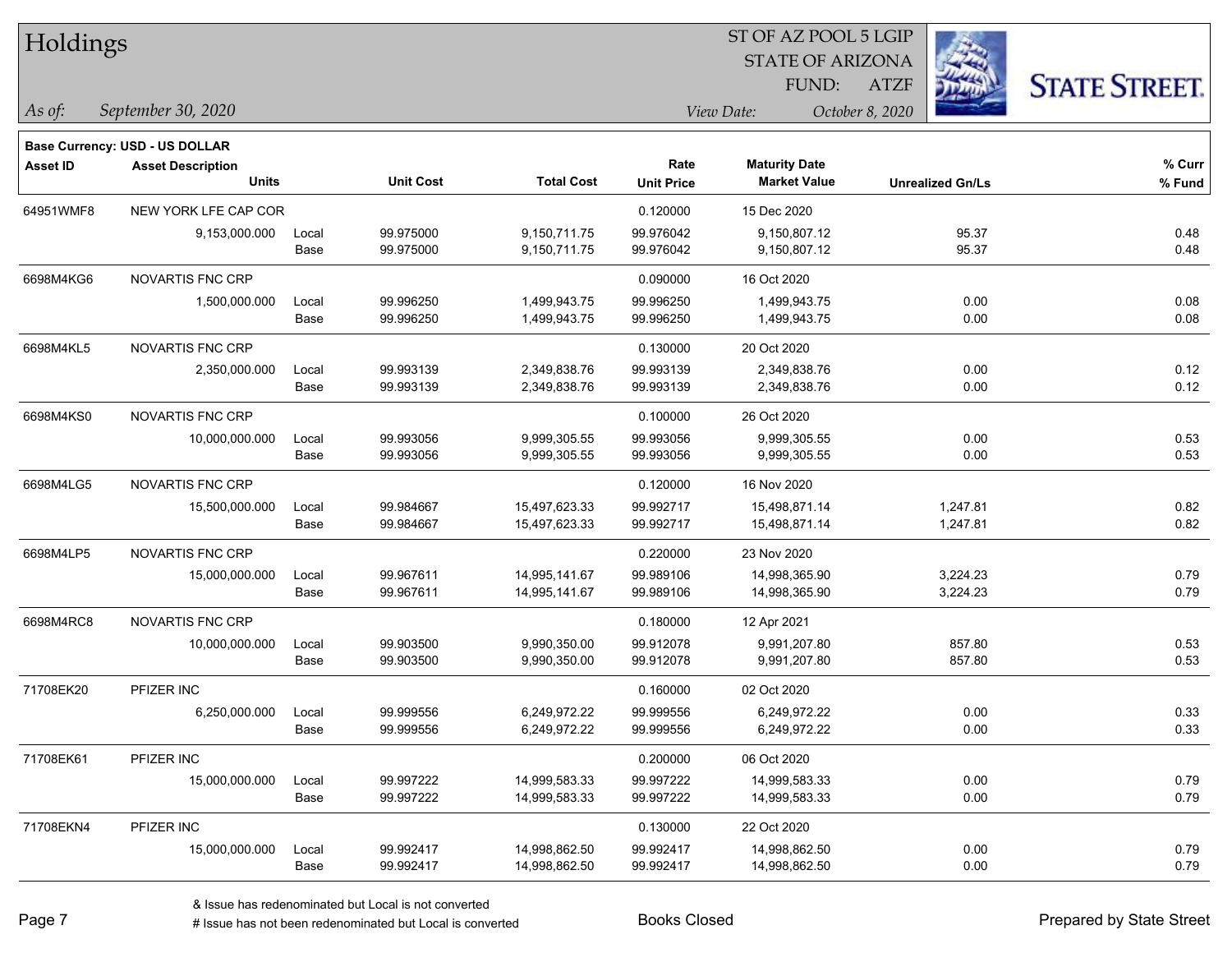| Holdings        |                                       |       |                  |                   |                   | ST OF AZ POOL 5 LGIP    |                         |                      |  |
|-----------------|---------------------------------------|-------|------------------|-------------------|-------------------|-------------------------|-------------------------|----------------------|--|
|                 |                                       |       |                  |                   |                   | <b>STATE OF ARIZONA</b> |                         |                      |  |
|                 |                                       |       |                  |                   |                   | FUND:                   | <b>ATZF</b>             | <b>STATE STREET.</b> |  |
| As of:          | September 30, 2020                    |       |                  |                   |                   | View Date:              | October 8, 2020         |                      |  |
|                 | <b>Base Currency: USD - US DOLLAR</b> |       |                  |                   |                   |                         |                         |                      |  |
| <b>Asset ID</b> | <b>Asset Description</b>              |       |                  |                   | Rate              | <b>Maturity Date</b>    |                         | % Curr               |  |
|                 | <b>Units</b>                          |       | <b>Unit Cost</b> | <b>Total Cost</b> | <b>Unit Price</b> | <b>Market Value</b>     | <b>Unrealized Gn/Ls</b> | % Fund               |  |
| 71708EL37       | PFIZER INC                            |       |                  |                   | 0.230000          | 03 Nov 2020             |                         |                      |  |
|                 | 15,000,000.000                        | Local | 99.978917        | 14,996,837.50     | 99.992575         | 14,998,886.25           | 2,048.75                | 0.79                 |  |
|                 |                                       | Base  | 99.978917        | 14,996,837.50     | 99.992575         | 14,998,886.25           | 2,048.75                | 0.79                 |  |
| 74271TK51       | PROCTOR GAMBLE AND CO                 |       |                  |                   | 0.160000          | 05 Oct 2020             |                         |                      |  |
|                 | 25,000,000.000                        | Local | 99.998222        | 24,999,555.55     | 99.998222         | 24,999,555.55           | 0.00                    | 1.32                 |  |
|                 |                                       | Base  | 99.998222        | 24,999,555.55     | 99.998222         | 24,999,555.55           | 0.00                    | 1.32                 |  |
| 74271TM83       | PROCTOR GAMBLE AND CO                 |       |                  |                   | 0.100000          | 08 Dec 2020             |                         |                      |  |
|                 | 25,000,000.000                        | Local | 99.981111        | 24,995,277.78     | 99.983567         | 24,995,891.75           | 613.97                  | 1.32                 |  |
|                 |                                       | Base  | 99.981111        | 24,995,277.78     | 99.983567         | 24,995,891.75           | 613.97                  | 1.32                 |  |
| 77119LKK4       | ROCHE HOLDING INC                     |       |                  |                   | 0.110000          | 19 Oct 2020             |                         |                      |  |
|                 | 23,800,000.000                        | Local | 99.994500        | 23,798,691.00     | 99.994500         | 23,798,691.00           | 0.00                    | 1.26                 |  |
|                 |                                       | Base  | 99.994500        | 23,798,691.00     | 99.994500         | 23,798,691.00           | 0.00                    | 1.26                 |  |
| 8225X2UC6       | SHELL INTNL FNC B.V                   |       |                  |                   | 0.400000          | 12 Jul 2021             |                         |                      |  |
|                 | 10,000,000.000                        | Local | 99.684444        | 9,968,444.44      | 99.734144         | 9,973,414.40            | 4,969.96                | 0.53                 |  |
|                 |                                       | Base  | 99.684444        | 9,968,444.44      | 99.734144         | 9,973,414.40            | 4,969.96                | 0.53                 |  |
| 86565CLE7       | SUMITOMO MITSUI BKG CORP              |       |                  |                   | 0.230000          | 29 Oct 2020             |                         |                      |  |
|                 | 20,000,000.000                        | Local | 99.999999        | 19,999,999.89     | 99.999999         | 19,999,999.89           | 0.00                    | 1.06                 |  |
|                 |                                       | Base  | 99.999999        | 19,999,999.89     | 99.999999         | 19,999,999.89           | 0.00                    | 1.06                 |  |
| 88602TLL5       | THUNDER BAY FNDNG LLC                 |       |                  |                   | 0.240000          | 20 Nov 2020             |                         |                      |  |
|                 | 20,000,000.000                        | Local | 99.966667        | 19,993,333.33     | 99.983333         | 19,996,666.60           | 3,333.27                | 1.06                 |  |
|                 |                                       | Base  | 99.966667        | 19,993,333.33     | 99.983333         | 19,996,666.60           | 3,333.27                | 1.06                 |  |
| 88602TMG5       | THUNDER BAY FNDNG LLC                 |       |                  |                   | 0.150000          | 16 Dec 2020             |                         |                      |  |
|                 | 5,000,000.000                         | Local | 99.968333        | 4,998,416.66      | 99.973400         | 4,998,670.00            | 253.34                  | 0.26                 |  |
|                 |                                       | Base  | 99.968333        | 4,998,416.66      | 99.973400         | 4,998,670.00            | 253.34                  | 0.26                 |  |
| 89114NR56       | TORONTO-DOMINION                      |       |                  |                   | 0.180000          | 21 Jan 2021             |                         |                      |  |
|                 | 25,000,000.000                        | Local | 100.000000       | 25,000,000.00     | 100.000000        | 25,000,000.00           | 0.00                    | 1.32                 |  |
|                 |                                       | Base  | 100.000000       | 25,000,000.00     | 100.000000        | 25,000,000.00           | 0.00                    | 1.32                 |  |
| 89233GKV7       | <b>TOYOTA MOTOR CREDIT</b>            |       |                  |                   | 0.280000          | 29 Oct 2020             |                         |                      |  |

 $\overline{\phantom{0}}$ 

20,000,000.000 Local 99.978222 19,995,644.44 99.978222 19,995,644.44 0.00 1.06

Base 99.978222 19,995,644.44 99.978222 19,995,644.44 0.00 1.06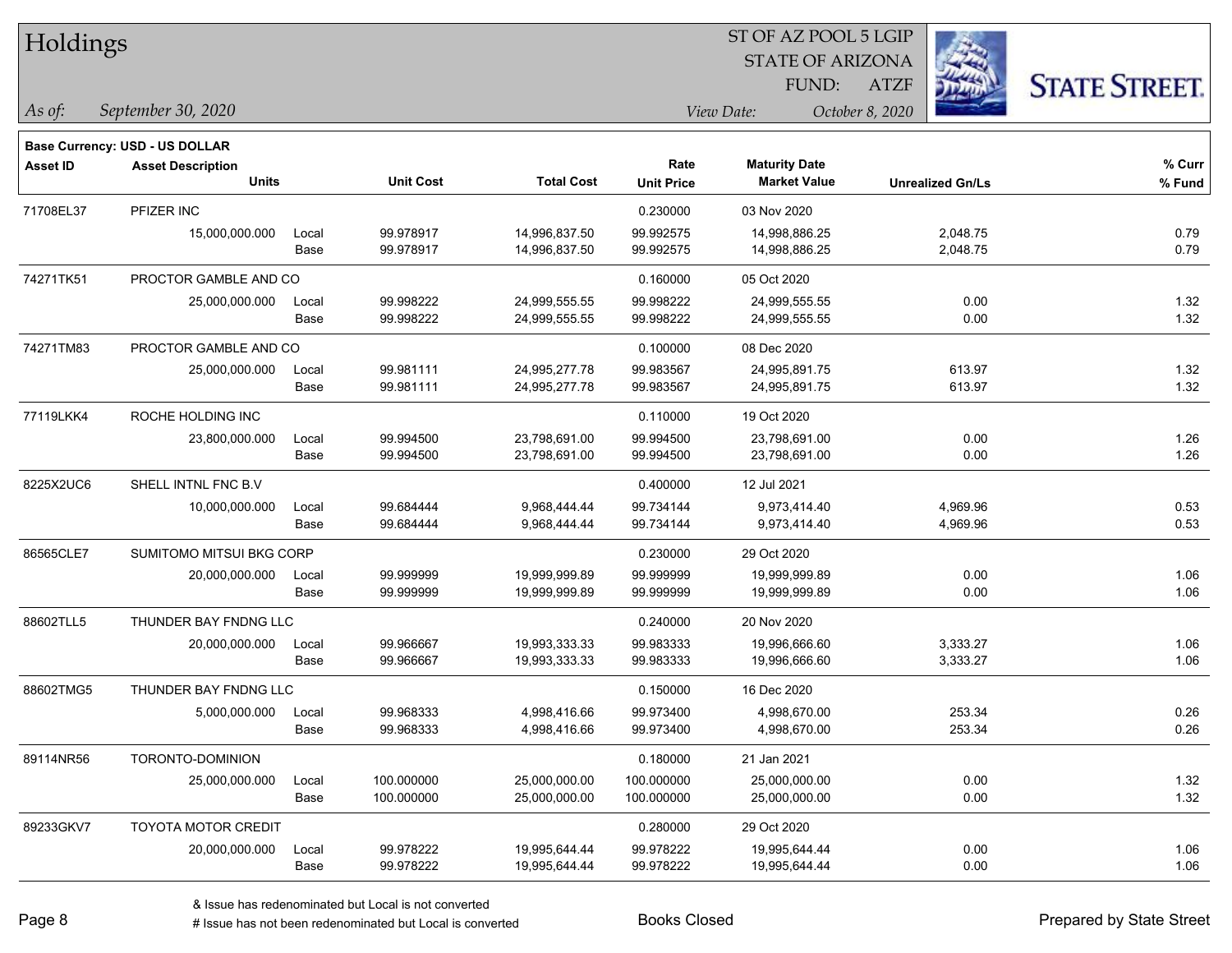| Holdings        |                                          |               |                        |                                |                           | ST OF AZ POOL 5 LGIP                        |                         |                      |
|-----------------|------------------------------------------|---------------|------------------------|--------------------------------|---------------------------|---------------------------------------------|-------------------------|----------------------|
|                 |                                          |               |                        |                                |                           | <b>STATE OF ARIZONA</b>                     |                         |                      |
|                 |                                          |               |                        |                                |                           | FUND:                                       | <b>ATZF</b>             | <b>STATE STREET.</b> |
| As of:          | September 30, 2020                       |               |                        |                                |                           | View Date:                                  | October 8, 2020         |                      |
|                 |                                          |               |                        |                                |                           |                                             |                         |                      |
|                 | Base Currency: USD - US DOLLAR           |               |                        |                                |                           |                                             |                         |                      |
| <b>Asset ID</b> | <b>Asset Description</b><br><b>Units</b> |               | <b>Unit Cost</b>       | <b>Total Cost</b>              | Rate<br><b>Unit Price</b> | <b>Maturity Date</b><br><b>Market Value</b> | <b>Unrealized Gn/Ls</b> | % Curr<br>% Fund     |
|                 |                                          |               |                        |                                |                           |                                             |                         |                      |
| 89233GLQ7       | <b>TOYOTA MOTOR CREDIT</b>               |               |                        |                                | 0.270000                  | 24 Nov 2020                                 |                         |                      |
|                 | 15,000,000.000                           | Local<br>Base | 99.959500<br>99.959500 | 14,993,925.00<br>14,993,925.00 | 99.978700<br>99.978700    | 14,996,805.00<br>14,996,805.00              | 2,880.00<br>2,880.00    | 0.79<br>0.79         |
|                 |                                          |               |                        |                                |                           |                                             |                         |                      |
| 9127962J7       | TREASURY BILL 10/20 0.00000              |               |                        |                                | 0.142500                  | 01 Oct 2020                                 |                         |                      |
|                 | 20,000,000.000                           | Local         | 100.000000             | 20,000,000.00                  | 100.000000                | 20,000,000.00                               | 0.00                    | 1.06                 |
|                 |                                          | Base          | 100.000000             | 20,000,000.00                  | 100.000000                | 20,000,000.00                               | 0.00                    | 1.06                 |
| 9127962Z1       | TREASURY BILL 11/20 0.00000              |               |                        |                                | 0.097500                  | 12 Nov 2020                                 |                         |                      |
|                 | 10,000,000.000                           | Local         | 99.988625              | 9,998,862.50                   | 99.989750                 | 9,998,975.00                                | 112.50                  | 0.53                 |
|                 |                                          | Base          | 99.988625              | 9,998,862.50                   | 99.989750                 | 9,998,975.00                                | 112.50                  | 0.53                 |
| 912796TY5       | TREASURY BILL 12/20 0.00000              |               |                        |                                | 0.115000                  | 31 Dec 2020                                 |                         |                      |
|                 | 30,000,000.000                           | Local         | 99.967687              | 29,990,305.97                  | 99.976250                 | 29,992,343.06                               | 2,037.09                | 1.58                 |
|                 |                                          | Base          | 99.967687              | 29,990,305.97                  | 99.976250                 | 29,992,343.06                               | 2,037.09                | 1.58                 |
| 912796XE4       | TREASURY BILL 02/21 0.00000              |               |                        |                                | 0.171000                  | 25 Feb 2021                                 |                         |                      |
|                 | 10,000,000.000                           | Local         | 99.930175              | 9,993,017.50                   | 99.956403                 | 9,995,640.30                                | 2,622.80                | 0.53                 |
|                 |                                          | Base          | 99.930175              | 9,993,017.50                   | 99.956403                 | 9,995,640.30                                | 2,622.80                | 0.53                 |
| 92646KK27       | <b>VICTORY RECEIVABLES</b>               |               |                        |                                | 0.240000                  | 02 Oct 2020                                 |                         |                      |
|                 | 20,000,000.000                           | Local         | 99.999333              | 19,999,866.67                  | 99.999333                 | 19,999,866.67                               | 0.00                    | 1.06                 |
|                 |                                          | Base          | 99.999333              | 19,999,866.67                  | 99.999333                 | 19,999,866.67                               | 0.00                    | 1.06                 |
| 92646KLJ9       | <b>VICTORY RECEIVABLES</b>               |               |                        |                                | 0.180000                  | 18 Nov 2020                                 |                         |                      |
|                 | 4,753,000.000                            | Local         | 99.976000              | 4,751,859.28                   | 99.978133                 | 4,751,960.66                                | 101.38                  | 0.25                 |
|                 |                                          | Base          | 99.976000              | 4,751,859.28                   | 99.978133                 | 4,751,960.66                                | 101.38                  | 0.25                 |
| 92646KM25       | <b>VICTORY RECEIVABLES</b>               |               |                        |                                | 0.160000                  | 02 Dec 2020                                 |                         |                      |
|                 | 10,000,000.000                           | Local         | 99.972444              | 9,997,244.44                   | 99.972272                 | 9,997,227.20                                | $-17.24$                | 0.53                 |
|                 |                                          | Base          | 99.972444              | 9,997,244.44                   | 99.972272                 | 9,997,227.20                                | $-17.24$                | 0.53                 |
| 92646KM25       | VICTORY RECEIVABLES                      |               |                        |                                | 0.180000                  | 02 Dec 2020                                 |                         |                      |
|                 | 1,777,000.000                            | Local         | 99.969000              | 1,776,449.13                   | 99.972272                 | 1,776,507.27                                | 58.14                   | 0.09                 |
|                 |                                          | Base          | 99.969000              | 1,776,449.13                   | 99.972272                 | 1,776,507.27                                | 58.14                   | 0.09                 |
| 927YHY004       | RBC CAPITAL MARKETS REPO 04/16 VAR       |               |                        |                                | 0.050000                  | 01 Oct 2020                                 |                         |                      |
|                 | 100,000,000.000                          | Local         | 100.000000             | 100,000,000.00                 | 100.000000                | 100,000,000.00                              | 0.00                    | 5.28                 |
|                 |                                          | Base          | 100.000000             | 100,000,000.00                 | 100.000000                | 100,000,000.00                              | 0.00                    | 5.28                 |

# Issue has not been redenominated but Local is converted Books Closed Prepared by State Street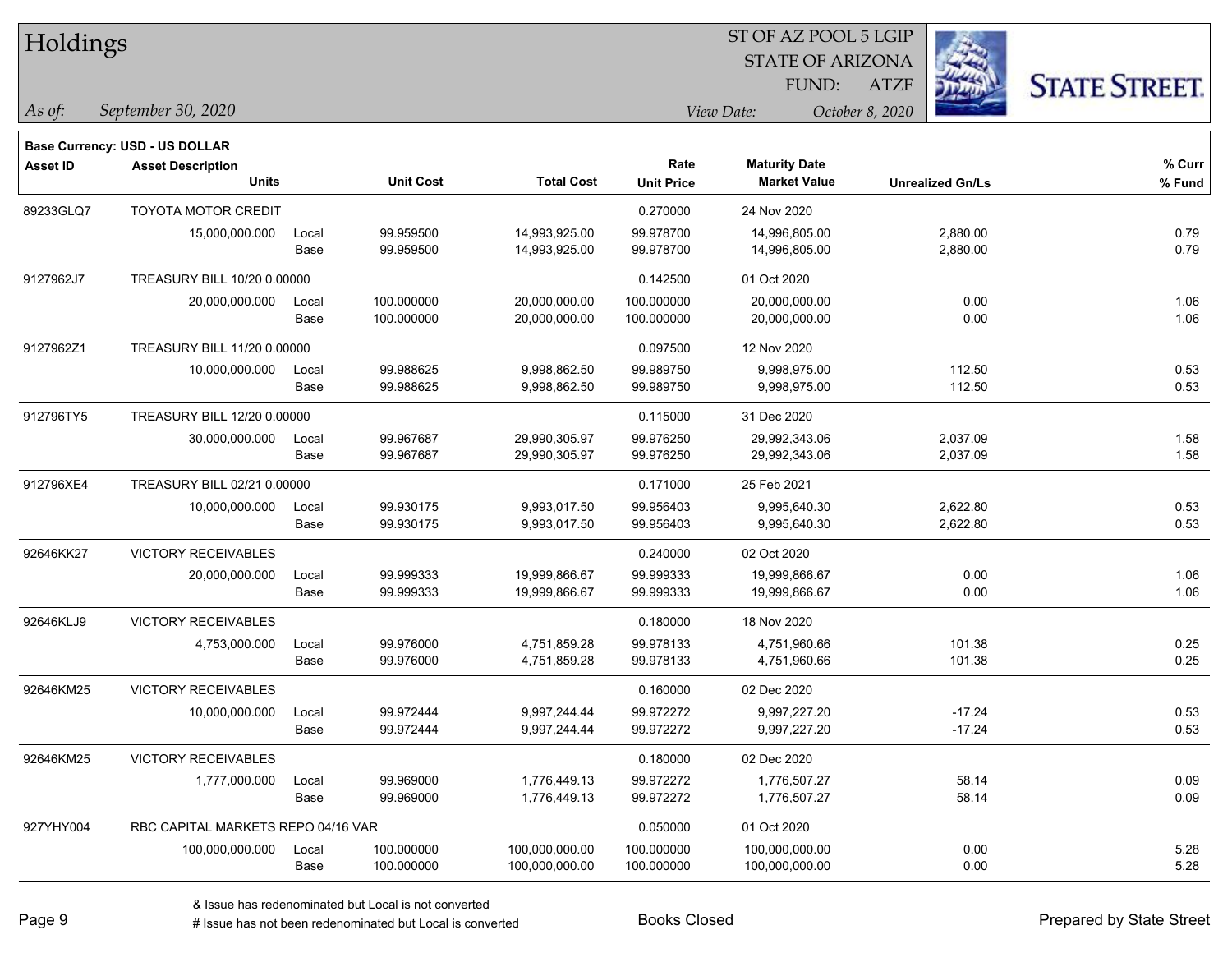| Holdings               |                                                            |       |                  |                   |                   |                         |                         |                      |
|------------------------|------------------------------------------------------------|-------|------------------|-------------------|-------------------|-------------------------|-------------------------|----------------------|
|                        |                                                            |       |                  |                   |                   | <b>STATE OF ARIZONA</b> |                         |                      |
|                        |                                                            |       |                  |                   |                   | FUND:                   | <b>ATZF</b>             | <b>STATE STREET.</b> |
| As of:                 | September 30, 2020                                         |       |                  |                   |                   | View Date:              | October 8, 2020         |                      |
|                        |                                                            |       |                  |                   |                   |                         |                         |                      |
| <b>Asset ID</b>        | Base Currency: USD - US DOLLAR<br><b>Asset Description</b> |       |                  |                   | Rate              | <b>Maturity Date</b>    |                         | % Curr               |
|                        | <b>Units</b>                                               |       | <b>Unit Cost</b> | <b>Total Cost</b> | <b>Unit Price</b> | <b>Market Value</b>     | <b>Unrealized Gn/Ls</b> | % Fund               |
| 979QRC005              | <b>BANK OF AMERICA REPO</b>                                |       |                  |                   | 0.050000          | 01 Oct 2020             |                         |                      |
|                        | 91,663,201.160                                             | Local | 100.000000       | 91,663,201.16     | 100.000000        | 91,663,201.16           | 0.00                    | 4.84                 |
|                        |                                                            | Base  | 100.000000       | 91,663,201.16     | 100.000000        | 91,663,201.16           | 0.00                    | 4.84                 |
| <b>US DOLLAR Total</b> |                                                            |       |                  |                   |                   |                         |                         |                      |
|                        | 1,455,396,201.160                                          | Local |                  | 1,455,005,813.41  |                   | 1,455,132,750.04        | 126,936.63              | 76.81                |
|                        |                                                            | Base  |                  | 1,455,005,813.41  |                   | 1,455,132,750.04        | 126,936.63              | 76.81                |
|                        | <b>CASH EQUIVALENT Total</b>                               |       |                  |                   |                   |                         |                         |                      |
|                        | 1,455,396,201.160                                          | Base  |                  | 1,455,005,813.41  |                   | 1,455,132,750.04        | 126,936.63              | 76.81                |
| <b>FIXED INCOME</b>    |                                                            |       |                  |                   |                   |                         |                         |                      |
| <b>US DOLLAR</b>       |                                                            |       |                  |                   |                   |                         | Exchange Rate:          | 1.000000             |
| 3130AJPV5              | FEDERAL HOME LOAN BANK BONDS 12/20 VAR                     |       |                  |                   | 0.190000          | 11 Dec 2020             |                         |                      |
|                        | 15,000,000.000                                             | Local | 100.000000       | 15,000,000.00     | 100.020512        | 15,003,076.80           | 3,076.80                | 0.79                 |
|                        |                                                            | Base  | 100.000000       | 15,000,000.00     | 100.020512        | 15,003,076.80           | 3,076.80                | 0.79                 |
| 3130AJR27              | FEDERAL HOME LOAN BANK BONDS 10/20 VAR                     |       |                  |                   | 0.165000          | 19 Oct 2020             |                         |                      |
|                        | 15,000,000.000                                             | Local | 100.000000       | 15,000,000.00     | 100.004226        | 15,000,633.90           | 633.90                  | 0.79                 |
|                        |                                                            | Base  | 100.000000       | 15,000,000.00     | 100.004226        | 15,000,633.90           | 633.90                  | 0.79                 |
| 313396M91              | FREDDIE MAC DISCOUNT NT DISCOUNT NOT 11/20 0.00000         |       |                  |                   |                   | 02 Nov 2020             |                         |                      |
|                        | 15,000,000.000                                             | Local | 99.986667        | 14,998,000.00     | 99.993778         | 14,999,066.70           | 1,066.70                | 0.79                 |
|                        |                                                            | Base  | 99.986667        | 14,998,000.00     | 99.993778         | 14,999,066.70           | 1,066.70                | 0.79                 |
| 362569AH8              | <b>GM FINANCIAL AUTOMOBILE LEASIN GMALT 2020 3 A1</b>      |       |                  |                   | 0.178000          | 20 Oct 2021             |                         |                      |
|                        | 8,000,000.000                                              | Local | 100.000000       | 8,000,000.00      | 99.996140         | 7,999,691.20            | $-308.80$               | 0.42                 |
| Original Face:         | 8,000,000.000                                              | Base  | 100.000000       | 8,000,000.00      | 99.996140         | 7,999,691.20            | $-308.80$               | 0.42                 |
| 39154TBA5              | GREAT AMERICA LEASING RECEIVAB GALC 2020 1 A1 144A         |       |                  |                   | 1.691300          | 15 Feb 2021             |                         |                      |
|                        | 846,773.970                                                | Local | 100.000000       | 846,773.97        | 100.116950        | 847,764.27              | 990.30                  | 0.04                 |
| Original Face:         | 4,250,000.000                                              | Base  | 100.000000       | 846,773.97        | 100.116950        | 847,764.27              | 990.30                  | 0.04                 |
| 43813KAA0              | HONDA AUTO RECEIVABLES OWNER T HAROT 2020 3 A1             |       |                  |                   | 0.188770          | 18 Oct 2021             |                         |                      |
|                        | 10,500,000.000                                             | Local | 100.000000       | 10,500,000.00     | 99.998740         | 10,499,867.70           | $-132.30$               | 0.55                 |
| Original Face:         | 10,500,000.000                                             | Base  | 100.000000       | 10,500,000.00     | 99.998740         | 10,499,867.70           | $-132.30$               | 0.55                 |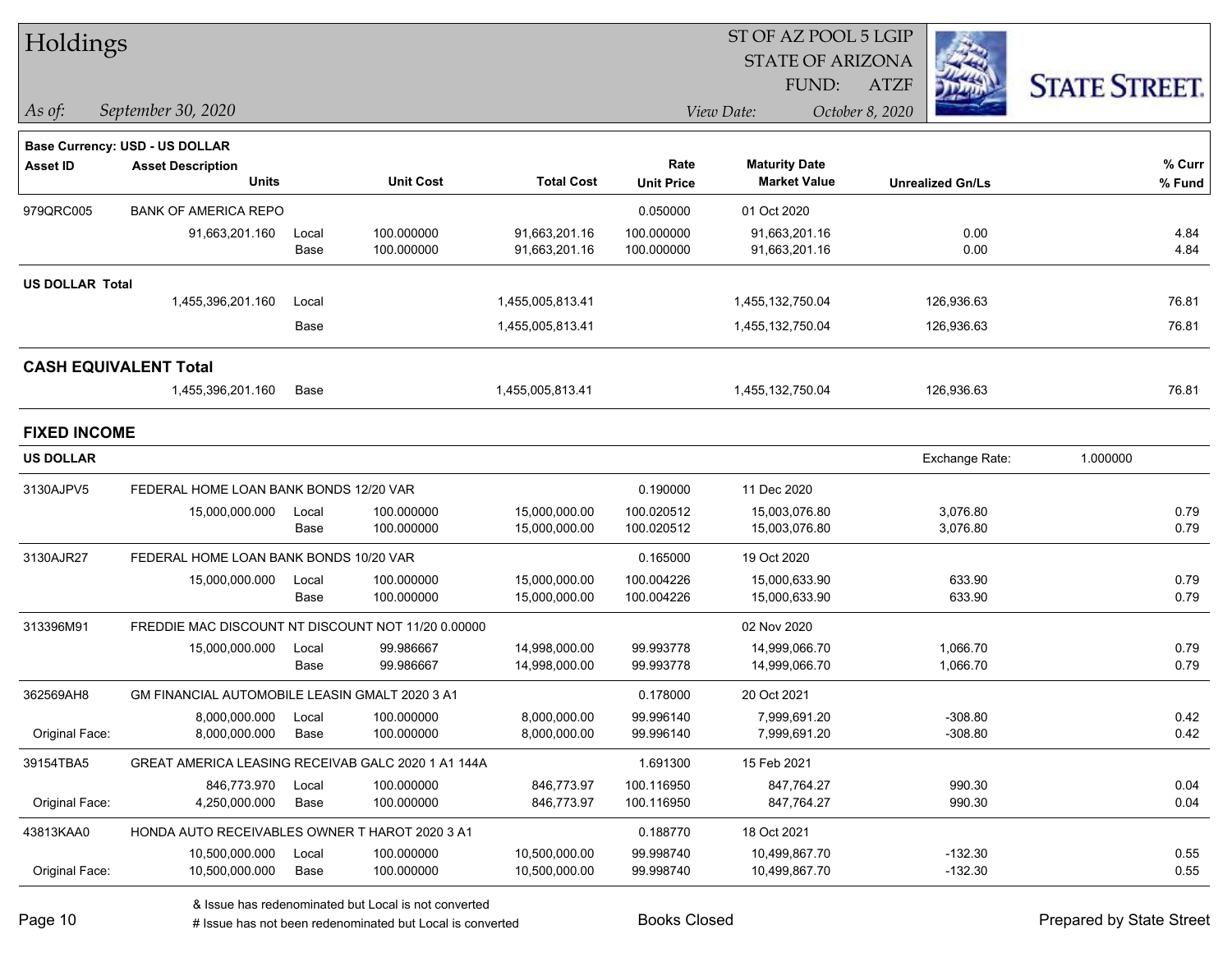| Holdings        |                                               |       |                                                     |                   |                   | ST OF AZ POOL 5 LGIP    |                 |                         |                      |
|-----------------|-----------------------------------------------|-------|-----------------------------------------------------|-------------------|-------------------|-------------------------|-----------------|-------------------------|----------------------|
|                 |                                               |       |                                                     |                   |                   | <b>STATE OF ARIZONA</b> |                 |                         |                      |
|                 |                                               |       |                                                     |                   |                   | FUND:                   | <b>ATZF</b>     |                         | <b>STATE STREET.</b> |
| As of:          | September 30, 2020                            |       |                                                     |                   |                   | View Date:              | October 8, 2020 |                         |                      |
|                 | <b>Base Currency: USD - US DOLLAR</b>         |       |                                                     |                   |                   |                         |                 |                         |                      |
| <b>Asset ID</b> | <b>Asset Description</b>                      |       |                                                     |                   | Rate              | <b>Maturity Date</b>    |                 |                         | % Curr               |
|                 | <b>Units</b>                                  |       | <b>Unit Cost</b>                                    | <b>Total Cost</b> | <b>Unit Price</b> | <b>Market Value</b>     |                 | <b>Unrealized Gn/Ls</b> | % Fund               |
| 44891PAA2       |                                               |       | HYUNDAI AUTO LEASE SECURITIZAT HALST 2020 B A1 144A |                   | 0.200760          | 15 Oct 2021             |                 |                         |                      |
|                 | 5,000,000.000                                 | Local | 100.000000                                          | 5,000,000.00      | 99.999100         | 4,999,955.00            |                 | $-45.00$                | 0.26                 |
| Original Face:  | 5,000,000.000                                 | Base  | 100.000000                                          | 5,000,000.00      | 99.999100         | 4,999,955.00            |                 | $-45.00$                | 0.26                 |
| 45818KR20       | IADB DISCOUNT NOTE DISCOUNT NOT 11/20 0.00000 |       |                                                     |                   |                   | 27 Nov 2020             |                 |                         |                      |
|                 | 20,000,000.000                                | Local | 99.981000                                           | 19,996,200.00     | 99.988917         | 19,997,783.40           |                 | 1,583.40                | 1.06                 |
|                 |                                               | Base  | 99.981000                                           | 19,996,200.00     | 99.988917         | 19,997,783.40           |                 | 1,583.40                | 1.06                 |
| 459052D37       | IBRD DISCOUNT NOTE DISCOUNT NOT 08/20 0.00000 |       |                                                     |                   |                   | 24 Aug 2020             |                 |                         |                      |
|                 | 0.000                                         | Local | 0.000000                                            | $-0.02$           | 0.000000          | 0.00                    |                 | 0.02                    | 0.00                 |
|                 |                                               | Base  | 0.000000                                            | $-0.02$           | 0.000000          | 0.00                    |                 | 0.02                    | 0.00                 |
| 459052F92       | IBRD DISCOUNT NOTE DISCOUNT NOT 09/20 0.00000 |       |                                                     |                   |                   | 15 Sep 2020             |                 |                         |                      |
|                 | 0.000                                         | Local | 0.000000                                            | $-0.05$           | 0.000000          | 0.00                    |                 | 0.05                    | 0.00                 |
|                 |                                               | Base  | 0.000000                                            | $-0.05$           | 0.000000          | 0.00                    |                 | 0.05                    | 0.00                 |
| 9127962F5       | TREASURY BILL 03/21 0.00000                   |       |                                                     |                   |                   | 25 Mar 2021             |                 |                         |                      |
|                 | 10,000,000.000                                | Local | 99.945313                                           | 9,994,531.25      | 99.947743         | 9,994,774.30            |                 | 243.05                  | 0.53                 |
|                 |                                               | Base  | 99.945313                                           | 9,994,531.25      | 99.947743         | 9,994,774.30            |                 | 243.05                  | 0.53                 |
| 9127962J7       | TREASURY BILL 10/20 0.00000                   |       |                                                     |                   |                   | 01 Oct 2020             |                 |                         |                      |
|                 | 10,000,000.000                                | Local | 100.000000                                          | 10,000,000.00     | 100.000000        | 10,000,000.00           |                 | 0.00                    | 0.53                 |
|                 |                                               | Base  | 100.000000                                          | 10,000,000.00     | 100.000000        | 10,000,000.00           |                 | 0.00                    | 0.53                 |
| 9127962R9       | TREASURY BILL 10/20 0.00000                   |       |                                                     |                   |                   | 15 Oct 2020             |                 |                         |                      |
|                 | 20,000,000.000                                | Local | 99.994633                                           | 19,998,926.68     | 99.996986         | 19,999,397.20           |                 | 470.52                  | 1.06                 |
|                 |                                               | Base  | 99.994633                                           | 19,998,926.68     | 99.996986         | 19,999,397.20           |                 | 470.52                  | 1.06                 |
| 9127962W8       | TREASURY BILL 06/20 0.00000                   |       |                                                     |                   |                   | 23 Jun 2020             |                 |                         |                      |
|                 | 0.000                                         | Local | 0.000000                                            | $-0.07$           | 0.000000          | 0.00                    |                 | 0.07                    | 0.00                 |
|                 |                                               | Base  | 0.000000                                            | $-0.07$           | 0.000000          | 0.00                    |                 | 0.07                    | 0.00                 |
| 9127962X6       | TREASURY BILL 06/20 0.00000                   |       |                                                     |                   | 0.010000          | 30 Jun 2020             |                 |                         |                      |
|                 | 0.000                                         | Local | 0.000000                                            | 232.81            | 0.000000          | 0.00                    |                 | $-232.81$               | 0.00                 |
|                 |                                               | Base  | 0.000000                                            | 232.81            | 0.000000          | 0.00                    |                 | $-232.81$               | 0.00                 |
| 9127963B3       | TREASURY BILL 11/20 0.00000                   |       |                                                     |                   |                   | 27 Nov 2020             |                 |                         |                      |
|                 | 20,000,000.000                                | Local | 99.979733                                           | 19,995,946.68     | 99.984958         | 19,996,991.60           |                 | 1,044.92                | 1.06                 |
|                 |                                               | Base  | 99.979733                                           | 19,995,946.68     | 99.984958         | 19,996,991.60           |                 | 1,044.92                | 1.06                 |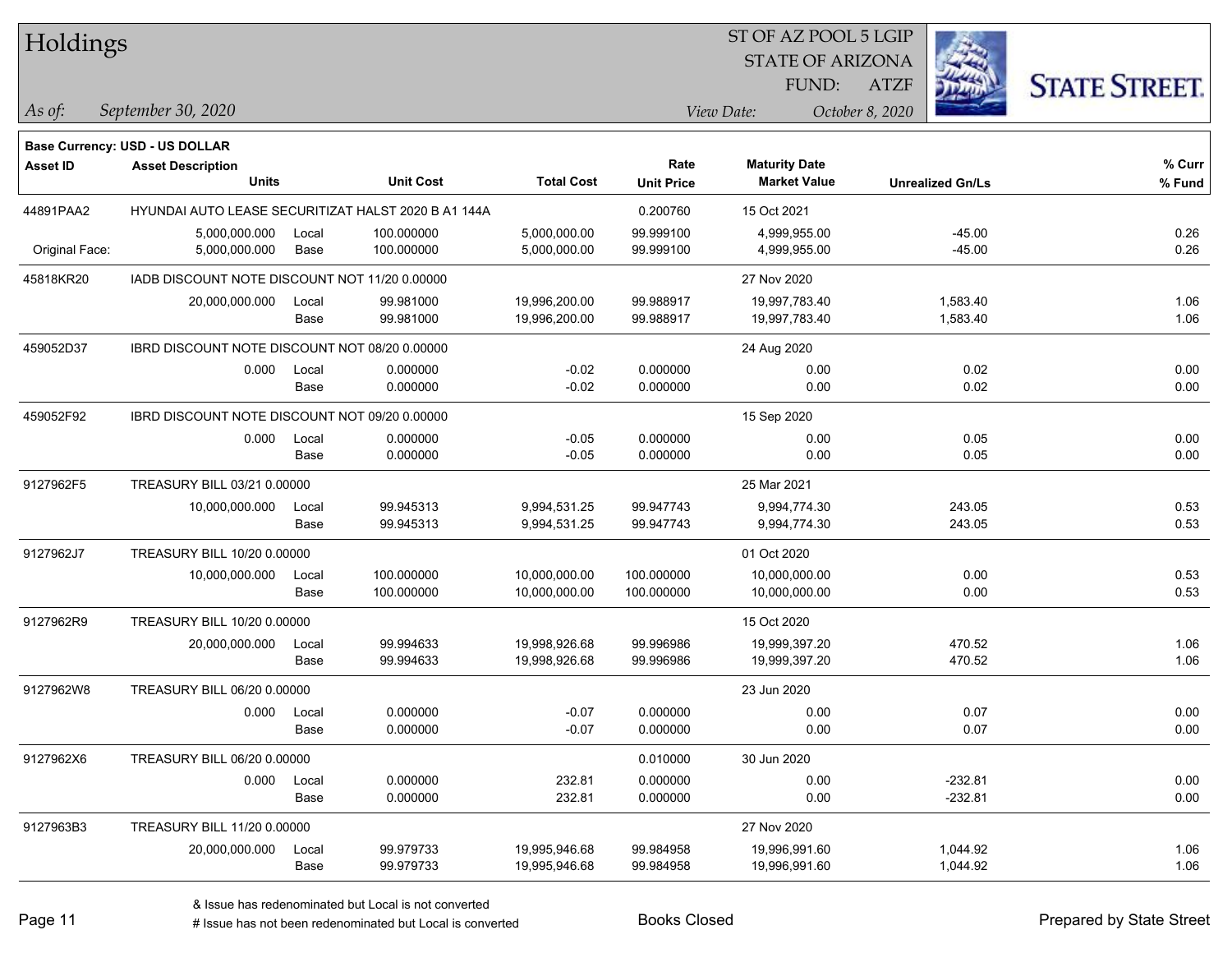| Holdings        |                                       |       |                  | ST OF AZ POOL 5 LGIP |                   |                         |                         |                      |  |  |
|-----------------|---------------------------------------|-------|------------------|----------------------|-------------------|-------------------------|-------------------------|----------------------|--|--|
|                 |                                       |       |                  |                      |                   | <b>STATE OF ARIZONA</b> |                         |                      |  |  |
|                 |                                       |       |                  |                      |                   | FUND:                   | <b>ATZF</b>             | <b>STATE STREET.</b> |  |  |
| $\vert$ As of:  | September 30, 2020                    |       |                  |                      | View Date:        |                         | October 8, 2020         |                      |  |  |
|                 | <b>Base Currency: USD - US DOLLAR</b> |       |                  |                      |                   |                         |                         |                      |  |  |
| <b>Asset ID</b> | <b>Asset Description</b>              |       |                  |                      | Rate              | <b>Maturity Date</b>    |                         | % Curr               |  |  |
|                 | <b>Units</b>                          |       | <b>Unit Cost</b> | <b>Total Cost</b>    | <b>Unit Price</b> | <b>Market Value</b>     | <b>Unrealized Gn/Ls</b> | % Fund               |  |  |
| 9127963F4       | TREASURY BILL 07/20 0.00000           |       |                  |                      |                   | 21 Jul 2020             |                         |                      |  |  |
|                 | 0.000                                 | Local | 0.000000         | $-0.04$              | 0.000000          | 0.00                    | 0.04                    | 0.00                 |  |  |
|                 |                                       | Base  | 0.000000         | $-0.04$              | 0.000000          | 0.00                    | 0.04                    | 0.00                 |  |  |
| 9127963J6       | TREASURY BILL 12/20 0.00000           |       |                  |                      |                   | 10 Dec 2020             |                         |                      |  |  |
|                 | 30,000,000.000                        | Local | 99.974722        | 29,992,416.69        | 99.981528         | 29,994,458.40           | 2,041.71                | 1.58                 |  |  |
|                 |                                       | Base  | 99.974722        | 29,992,416.69        | 99.981528         | 29,994,458.40           | 2,041.71                | 1.58                 |  |  |
| 9127963K3       | TREASURY BILL 12/20 0.00000           |       |                  |                      | 0.010000          | 17 Dec 2020             |                         |                      |  |  |
|                 | 20,000,000.000                        | Local | 99.968344        | 19,993,668.87        | 99.980215         | 19,996,043.00           | 2,374.13                | 1.06                 |  |  |
|                 |                                       | Base  | 99.968344        | 19,993,668.87        | 99.980215         | 19,996,043.00           | 2,374.13                | 1.06                 |  |  |
| 9127963L1       | TREASURY BILL 12/20 0.00000           |       |                  |                      |                   | 24 Dec 2020             |                         |                      |  |  |
|                 | 10,000,000.000                        | Local | 99.977250        | 9,997,724.98         | 99.976667         | 9,997,666.70            | $-58.28$                | 0.53                 |  |  |
|                 |                                       | Base  | 99.977250        | 9,997,724.98         | 99.976667         | 9,997,666.70            | $-58.28$                | 0.53                 |  |  |
| 9127963P2       | TREASURY BILL 08/20 0.00000           |       |                  |                      |                   | 18 Aug 2020             |                         |                      |  |  |
|                 | 0.000                                 | Local | 0.000000         | $-0.07$              | 0.000000          | 0.00                    | 0.07                    | 0.00                 |  |  |
|                 |                                       | Base  | 0.000000         | $-0.07$              | 0.000000          | 0.00                    | 0.07                    | 0.00                 |  |  |
| 9127963Q0       | TREASURY BILL 08/20 0.00000           |       |                  |                      |                   | 25 Aug 2020             |                         |                      |  |  |
|                 | 0.000                                 | Local | 0.000000         | $-0.03$              | 0.000000          | 0.00                    | 0.03                    | 0.00                 |  |  |
|                 |                                       | Base  | 0.000000         | $-0.03$              | 0.000000          | 0.00                    | 0.03                    | 0.00                 |  |  |
| 9127963T4       | TREASURY BILL 01/21 0.00000           |       |                  |                      | 0.010000          | 07 Jan 2021             |                         |                      |  |  |
|                 | 10,000,000.000                        | Local | 99.956145        | 9,995,614.50         | 99.973799         | 9,997,379.90            | 1,765.40                | 0.53                 |  |  |
|                 |                                       | Base  | 99.956145        | 9,995,614.50         | 99.973799         | 9,997,379.90            | 1,765.40                | 0.53                 |  |  |
| 9127964A4       | TREASURY BILL 09/20 0.00000           |       |                  |                      | 0.010000          | 29 Sep 2020             |                         |                      |  |  |
|                 | 0.000                                 | Local | 0.000000         | $-0.04$              | 0.000000          | 0.00                    | 0.04                    | 0.00                 |  |  |
|                 |                                       | Base  | 0.000000         | $-0.04$              | 0.000000          | 0.00                    | 0.04                    | 0.00                 |  |  |
| 9127964F3       | TREASURY BILL 03/21 0.00000           |       |                  |                      | 0.010000          | 04 Mar 2021             |                         |                      |  |  |
|                 | 10,000,000.000                        | Local | 99.952945        | 9,995,294.45         | 99.957222         | 9,995,722.20            | 427.75                  | 0.53                 |  |  |
|                 |                                       | Base  | 99.952945        | 9,995,294.45         | 99.957222         | 9,995,722.20            | 427.75                  | 0.53                 |  |  |
| 9127964J5       | TREASURY BILL 10/20 0.00000           |       |                  |                      |                   | 20 Oct 2020             |                         |                      |  |  |
|                 | 10,000,000.000                        | Local | 99.991819        | 9,999,181.94         | 99.996042         | 9,999,604.20            | 422.26                  | 0.53                 |  |  |
|                 |                                       | Base  | 99.991819        | 9,999,181.94         | 99.996042         | 9,999,604.20            | 422.26                  | 0.53                 |  |  |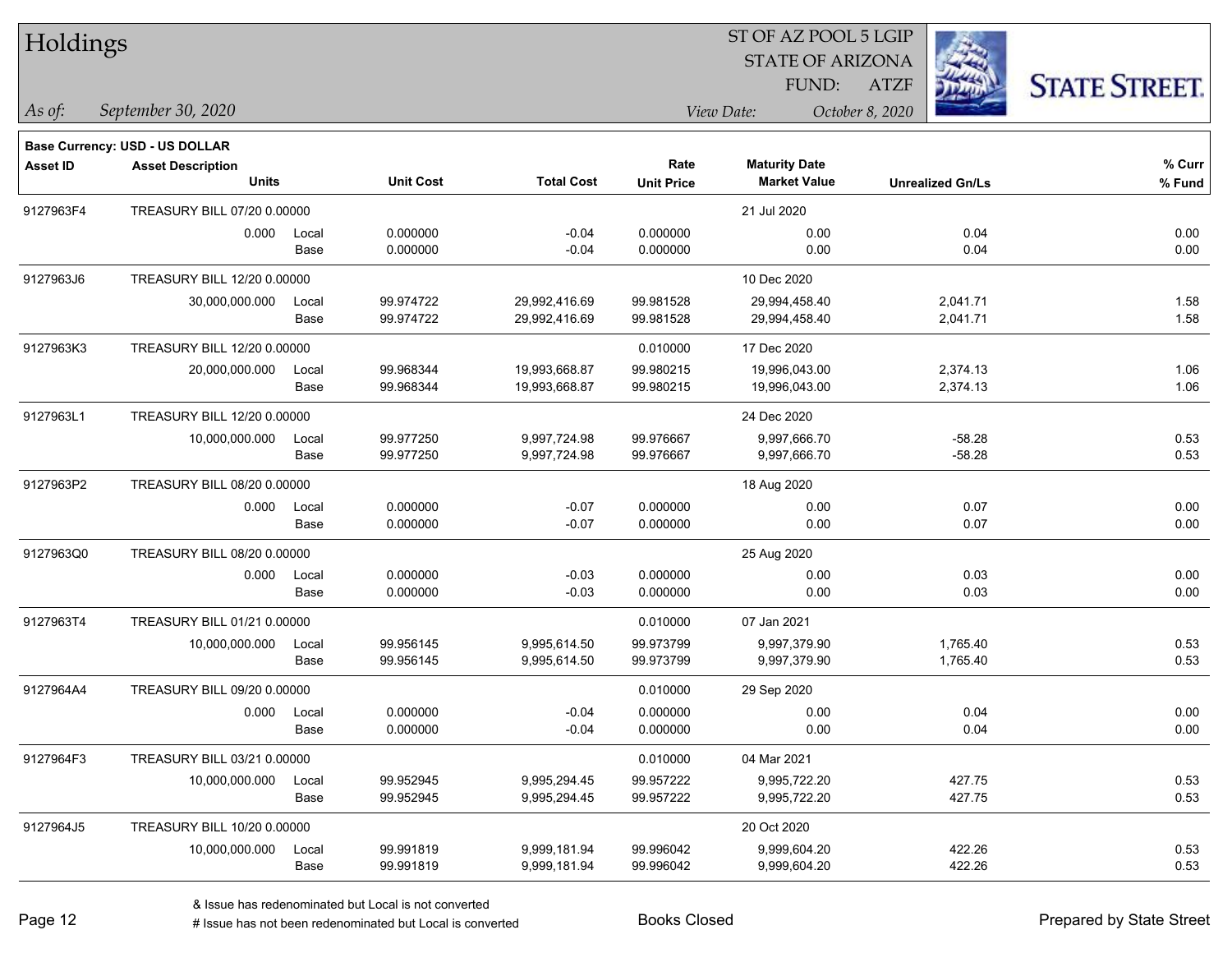| Holdings        |                                |       |                  |                   |                   | ST OF AZ POOL 5 LGIP    |                         |                      |
|-----------------|--------------------------------|-------|------------------|-------------------|-------------------|-------------------------|-------------------------|----------------------|
|                 |                                |       |                  |                   |                   | <b>STATE OF ARIZONA</b> |                         |                      |
|                 |                                |       |                  |                   |                   | FUND:                   | <b>ATZF</b>             | <b>STATE STREET.</b> |
| As of:          | September 30, 2020             |       |                  |                   |                   | View Date:              | October 8, 2020         |                      |
|                 | Base Currency: USD - US DOLLAR |       |                  |                   |                   |                         |                         |                      |
| <b>Asset ID</b> | <b>Asset Description</b>       |       |                  |                   | Rate              | <b>Maturity Date</b>    |                         | % Curr               |
|                 | Units                          |       | <b>Unit Cost</b> | <b>Total Cost</b> | <b>Unit Price</b> | <b>Market Value</b>     | <b>Unrealized Gn/Ls</b> | % Fund               |
| 9127964M8       | TREASURY BILL 03/21 0.00000    |       |                  |                   | 0.010000          | 11 Mar 2021             |                         |                      |
|                 | 10,000,000.000                 | Local | 99.948123        | 9,994,812.26      | 99.954160         | 9,995,416.00            | 603.74                  | 0.53                 |
|                 |                                | Base  | 99.948123        | 9,994,812.26      | 99.954160         | 9,995,416.00            | 603.74                  | 0.53                 |
| 9127964N6       | TREASURY BILL 03/21 0.00000    |       |                  |                   | 0.010000          | 18 Mar 2021             |                         |                      |
|                 | 10,000,000.000                 | Local | 99.942600        | 9,994,260.03      | 99.951000         | 9,995,100.00            | 839.97                  | 0.53                 |
|                 |                                | Base  | 99.942600        | 9,994,260.03      | 99.951000         | 9,995,100.00            | 839.97                  | 0.53                 |
| 9127964Q9       | TREASURY BILL 11/20 0.00000    |       |                  |                   |                   | 03 Nov 2020             |                         |                      |
|                 | 10,000,000.000                 | Local | 99.984325        | 9,998,432.50      | 99.991521         | 9,999,152.10            | 719.60                  | 0.53                 |
|                 |                                | Base  | 99.984325        | 9,998,432.50      | 99.991521         | 9,999,152.10            | 719.60                  | 0.53                 |
| 9127964R7       | TREASURY BILL 11/20 0.00000    |       |                  |                   |                   | 10 Nov 2020             |                         |                      |
|                 | 10,000,000.000                 | Local | 99.980000        | 9,998,000.00      | 99.991389         | 9,999,138.90            | 1,138.90                | 0.53                 |
|                 |                                | Base  | 99.980000        | 9,998,000.00      | 99.991389         | 9,999,138.90            | 1,138.90                | 0.53                 |
| 9127965C9       | CASH MGMT BILL 12/20 0.00000   |       |                  |                   | 0.010000          | 15 Dec 2020             |                         |                      |
|                 | 30,000,000.000                 | Local | 99.977146        | 29,993,143.75     | 99.978125         | 29,993,437.50           | 293.75                  | 1.58                 |
|                 |                                | Base  | 99.977146        | 29,993,143.75     | 99.978125         | 29,993,437.50           | 293.75                  | 1.58                 |
| 9127965D7       | CASH MGMT BILL 12/20 0.00000   |       |                  |                   | 0.010000          | 22 Dec 2020             |                         |                      |
|                 | 30,000,000.000                 | Local | 99.973274        | 29,991,982.22     | 99.980639         | 29,994,191.70           | 2,209.48                | 1.58                 |
|                 |                                | Base  | 99.973274        | 29,991,982.22     | 99.980639         | 29,994,191.70           | 2,209.48                | 1.58                 |
| 9127965F2       | CASH MGMT BILL 12/20 0.00000   |       |                  |                   |                   | 29 Dec 2020             |                         |                      |
|                 | 10,000,000.000                 | Local | 99.972806        | 9,997,280.55      | 99.977750         | 9,997,775.00            | 494.45                  | 0.53                 |
|                 |                                | Base  | 99.972806        | 9,997,280.55      | 99.977750         | 9,997,775.00            | 494.45                  | 0.53                 |
| 912796A82       | CASH MGMT BILL 01/21 0.00000   |       |                  |                   |                   | 26 Jan 2021             |                         |                      |
|                 | 10,000,000.000                 | Local | 99.964543        | 9,996,454.25      | 99.959375         | 9,995,937.50            | $-516.75$               | 0.53                 |
|                 |                                | Base  | 99.964543        | 9,996,454.25      | 99.959375         | 9,995,937.50            | $-516.75$               | 0.53                 |
| 912796TN9       | TREASURY BILL 10/20 0.00000    |       |                  |                   |                   | 08 Oct 2020             |                         |                      |
|                 | 30,000,000.000                 | Local | 99.996899        | 29,999,069.59     | 99.998760         | 29,999,628.00           | 558.41                  | 1.58                 |
|                 |                                | Base  | 99.996899        | 29,999,069.59     | 99.998760         | 29,999,628.00           | 558.41                  | 1.58                 |
| 912796TU3       | TREASURY BILL 12/20 0.00000    |       |                  |                   | 0.010000          | 03 Dec 2020             |                         |                      |
|                 | 20,000,000.000                 | Local | 99.976375        | 19,995,274.99     | 99.983375         | 19,996,675.00           | 1,400.01                | 1.06                 |
|                 |                                | Base  | 99.976375        | 19,995,274.99     | 99.983375         | 19,996,675.00           | 1,400.01                | 1.06                 |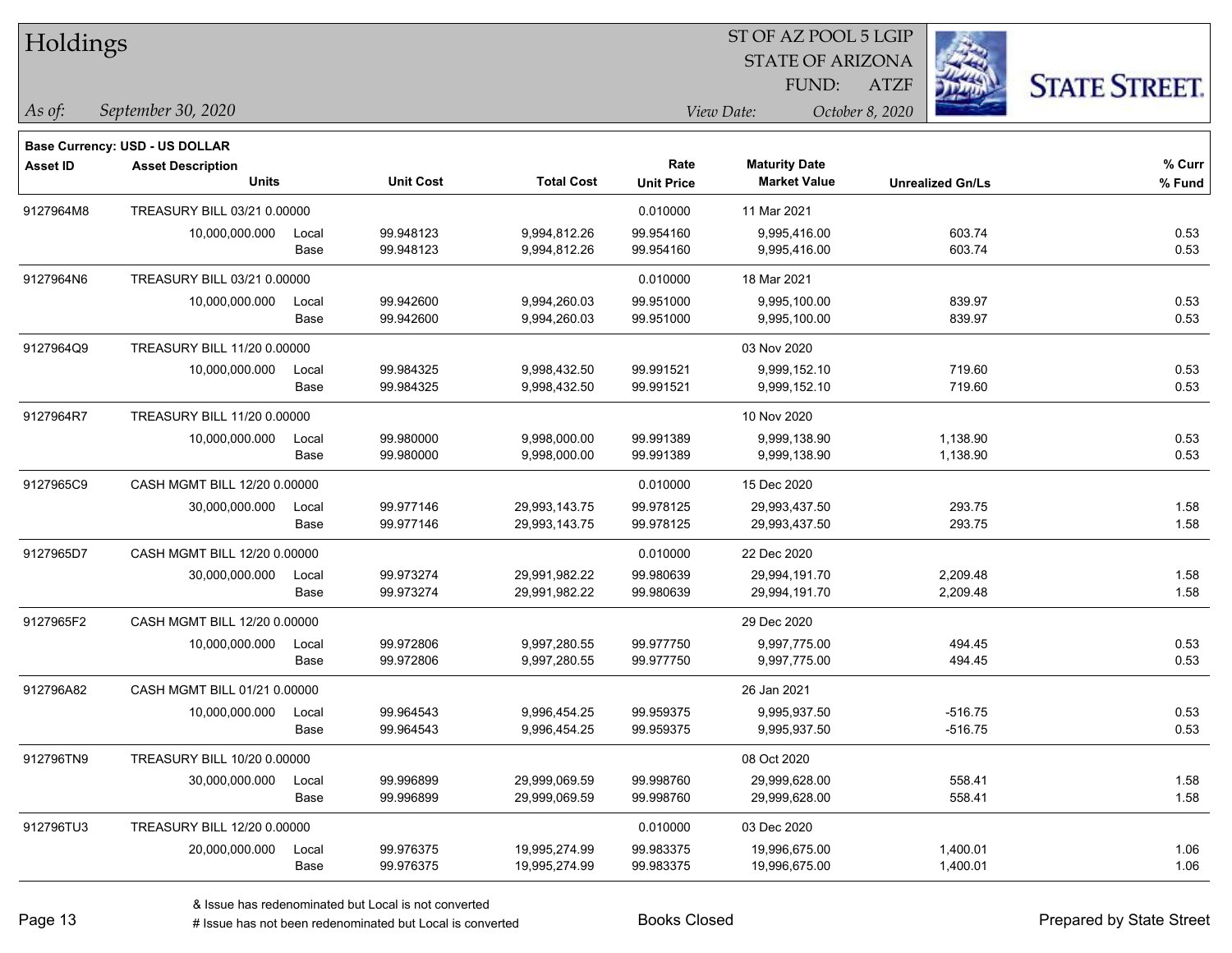| Holdings                  |                                       |       |                  |                   |                   | 51 OF AZ POOL 5 LGIP    |                         |                      |
|---------------------------|---------------------------------------|-------|------------------|-------------------|-------------------|-------------------------|-------------------------|----------------------|
|                           |                                       |       |                  |                   |                   | <b>STATE OF ARIZONA</b> |                         |                      |
|                           |                                       |       |                  |                   |                   | FUND:                   | <b>ATZF</b>             | <b>STATE STREET.</b> |
| As of:                    | September 30, 2020                    |       |                  |                   |                   | View Date:              | October 8, 2020         |                      |
|                           | <b>Base Currency: USD - US DOLLAR</b> |       |                  |                   |                   |                         |                         |                      |
| <b>Asset ID</b>           | <b>Asset Description</b>              |       |                  |                   | Rate              | <b>Maturity Date</b>    |                         | % Curr               |
|                           | <b>Units</b>                          |       | <b>Unit Cost</b> | <b>Total Cost</b> | <b>Unit Price</b> | <b>Market Value</b>     | <b>Unrealized Gn/Ls</b> | % Fund               |
| 912796TY5                 | TREASURY BILL 12/20 0.00000           |       |                  |                   |                   | 31 Dec 2020             |                         |                      |
|                           | 10,000,000.000                        | Local | 99.974090        | 9,997,409.00      | 99.976250         | 9,997,625.00            | 216.00                  | 0.53                 |
|                           |                                       | Base  | 99.974090        | 9,997,409.00      | 99.976250         | 9,997,625.00            | 216.00                  | 0.53                 |
| 912796UC1                 | TREASURY BILL 01/21 0.00000           |       |                  |                   |                   | 28 Jan 2021             |                         |                      |
|                           | 10,000,000.000                        | Local | 99.953722        | 9,995,372.21      | 99.966531         | 9,996,653.10            | 1,280.89                | 0.53                 |
|                           |                                       | Base  | 99.953722        | 9,995,372.21      | 99.966531         | 9,996,653.10            | 1,280.89                | 0.53                 |
| 912796WX3                 | TREASURY BILL 07/20 0.00000           |       |                  |                   |                   | 23 Jul 2020             |                         |                      |
|                           | 0.000                                 | Local | 0.000000         | $-0.03$           | 0.000000          | 0.00                    | 0.03                    | 0.00                 |
|                           |                                       | Base  | 0.000000         | $-0.03$           | 0.000000          | 0.00                    | 0.03                    | 0.00                 |
| 912796XE4                 | TREASURY BILL 02/21 0.00000           |       |                  |                   |                   | 25 Feb 2021             |                         |                      |
|                           | 10,000,000.000                        | Local | 99.951000        | 9,995,099.97      | 99.956403         | 9,995,640.30            | 540.33                  | 0.53                 |
|                           |                                       | Base  | 99.951000        | 9,995,099.97      | 99.956403         | 9,995,640.30            | 540.33                  | 0.53                 |
| <b>US DOLLAR Total</b>    |                                       |       |                  |                   |                   |                         |                         |                      |
|                           | 439,346,773.970                       | Local |                  | 439,251,103.79    |                   | 439,276,246.57          | 25,142.78               | 23.19                |
| Original Face:            | 27,750,000.000                        | Base  |                  | 439,251,103.79    |                   | 439,276,246.57          | 25,142.78               | 23.19                |
| <b>FIXED INCOME Total</b> |                                       |       |                  |                   |                   |                         |                         |                      |
|                           | 439,346,773.970                       | Base  |                  | 439,251,103.79    |                   | 439,276,246.57          | 25,142.78               | 23.19                |
| Original Face:            | 27,750,000.000                        |       |                  |                   |                   |                         |                         |                      |
|                           |                                       |       |                  |                   |                   |                         |                         |                      |

 $ST$  OF AZ POOL 5 LGIP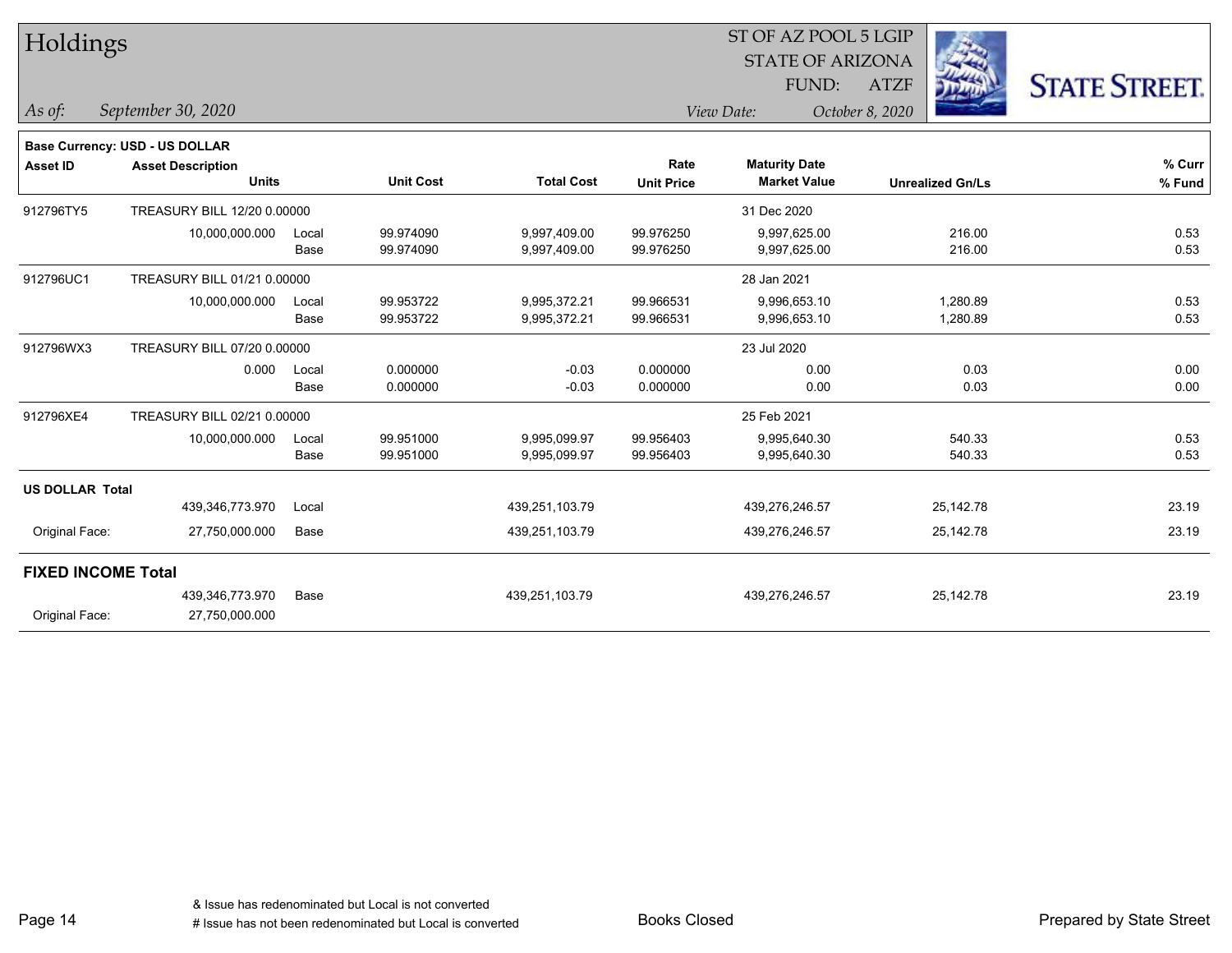| Holdings          |                                          |      |                  |                   |                           | ST OF AZ POOL 5 LGIP<br><b>STATE OF ARIZONA</b> |                                |                         |                      |
|-------------------|------------------------------------------|------|------------------|-------------------|---------------------------|-------------------------------------------------|--------------------------------|-------------------------|----------------------|
| $ $ As of:        | September 30, 2020                       |      |                  |                   |                           | FUND:<br>View Date:                             | <b>ATZF</b><br>October 8, 2020 |                         | <b>STATE STREET.</b> |
|                   | <b>Base Currency: USD - US DOLLAR</b>    |      |                  |                   |                           |                                                 |                                |                         |                      |
| Asset ID          | <b>Asset Description</b><br><b>Units</b> |      | <b>Unit Cost</b> | <b>Total Cost</b> | Rate<br><b>Unit Price</b> | <b>Maturity Date</b><br><b>Market Value</b>     |                                | <b>Unrealized Gn/Ls</b> | % Curr<br>% Fund     |
| <b>FUND Total</b> |                                          |      |                  |                   |                           |                                                 |                                |                         |                      |
| Original Face:    | 1,894,742,975.130<br>27,750,000.000      | Base |                  | 1,894,256,917.20  |                           | 1,894,408,996.61                                |                                | 152.079.41              | 100.00               |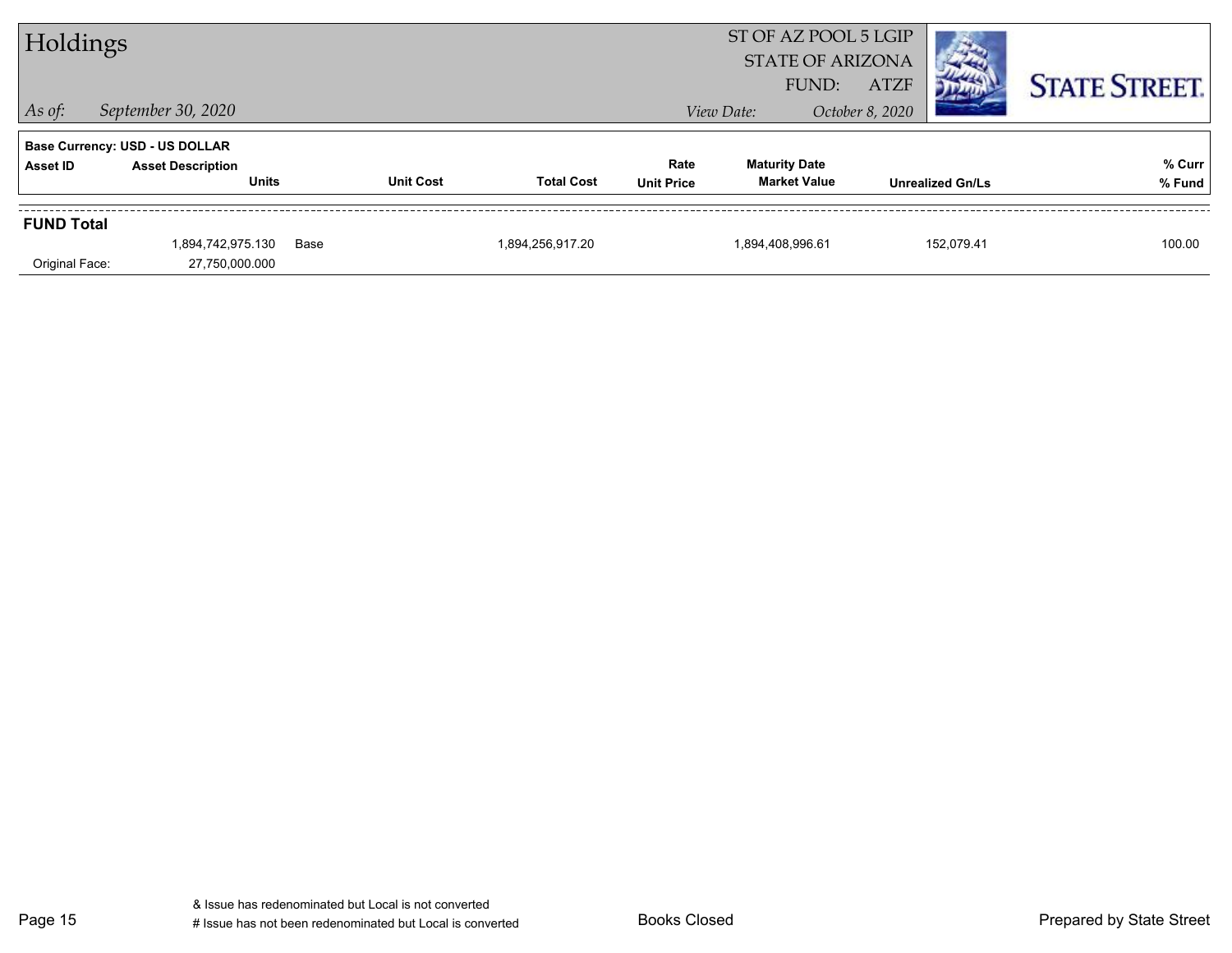## Holdings

## Currency Summary

*As of: September 30, 2020*

## ST OF AZ POOL 5 LGIP STATE OF ARIZONAATZF FUND:



*View Date:October 8, 2020*

| Base Currency: USD - US DOLLAR |  |
|--------------------------------|--|
|                                |  |

| Base Currency:USD - US DOLLAR |                   |       |                   |                     | % Currency |                         |                          |                           |
|-------------------------------|-------------------|-------|-------------------|---------------------|------------|-------------------------|--------------------------|---------------------------|
|                               | <b>Units</b>      |       | <b>Total Cost</b> | <b>Market Value</b> | % Fund     | <b>Unreal Sec Gn/Ls</b> | <b>Unreal Curr Gn/Ls</b> | <b>Total Unreal Gn/Ls</b> |
| <b>US DOLLAR</b>              |                   |       |                   |                     |            |                         | Exchange Rate:           | 1.000000                  |
| <b>CASH EQUIVALENT</b>        |                   |       |                   |                     |            |                         |                          |                           |
|                               | 1,455,396,201.160 | Local | 1,455,005,813.41  | 1,455,132,750.04    | 76.81      | 126,936.63              |                          | 126,936.63                |
|                               |                   | Base  | 1,455,005,813.41  | 1,455,132,750.04    | 76.81      | 126,936.63              | 0.00                     | 126,936.63                |
| <b>FIXED INCOME</b>           |                   |       |                   |                     |            |                         |                          |                           |
|                               | 439,346,773.970   | Local | 439,251,103.79    | 439,276,246.57      | 23.19      | 25,142.78               |                          | 25,142.78                 |
| Original Face:                | 27,750,000.000    | Base  | 439,251,103.79    | 439,276,246.57      | 23.19      | 25,142.78               | 0.00                     | 25,142.78                 |
| <b>US DOLLAR Total</b>        |                   |       |                   |                     |            |                         |                          |                           |
|                               | 1,894,742,975.130 | Local | 1,894,256,917.20  | 1,894,408,996.61    | 100.00     | 152,079.41              |                          | 152,079.41                |
| Original Face:                | 27,750,000.000    | Base  | 1,894,256,917.20  | 1,894,408,996.61    | 100.00     | 152,079.41              | 0.00                     | 152,079.41                |
| <b>FUND Total</b>             |                   |       |                   |                     |            |                         |                          |                           |
|                               | 1,894,742,975.130 | Base  | 1,894,256,917.20  | 1,894,408,996.61    | 100.00     | 152,079.41              | 0.00                     | 152,079.41                |
| Original Face:                | 27,750,000.000    |       |                   |                     |            |                         |                          |                           |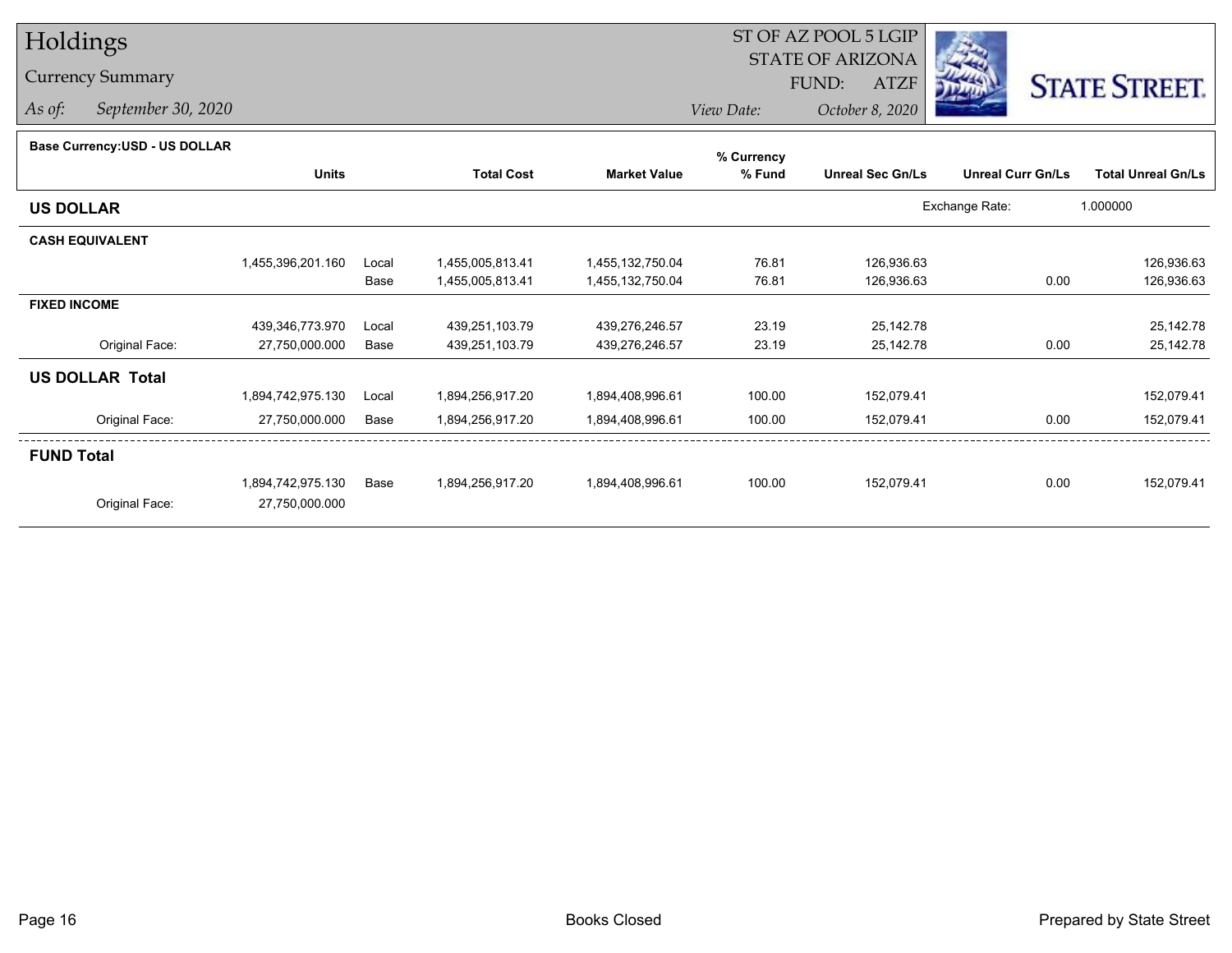| Holdings         |                                                   |                   |                     |            | ST OF AZ POOL 5 LGIP<br><b>STATE OF ARIZONA</b> |                          |                           |
|------------------|---------------------------------------------------|-------------------|---------------------|------------|-------------------------------------------------|--------------------------|---------------------------|
|                  | <b>Asset Summary</b>                              |                   |                     |            | <b>ATZF</b><br>FUND:                            |                          | <b>STATE STREET.</b>      |
| As of:           | September 30, 2020                                |                   |                     | View Date: | October 8, 2020                                 |                          |                           |
|                  | <b>Base Currency: USD - US DOLLAR</b>             |                   |                     |            |                                                 |                          |                           |
|                  | <b>Units</b>                                      | <b>Total Cost</b> | <b>Market Value</b> | % Fund     | <b>Unreal Sec Gn/Ls</b>                         | <b>Unreal Curr Gn/Ls</b> | <b>Total Unreal Gn/Ls</b> |
|                  | <b>CASH EQUIVALENT</b>                            |                   |                     |            |                                                 |                          |                           |
| <b>US DOLLAR</b> | 1,455,396,201.160                                 | 1,455,005,813.41  | 1,455,132,750.04    | 76.81      | 126,936.63                                      | 0.00                     | 126,936.63                |
|                  |                                                   |                   |                     |            |                                                 |                          |                           |
|                  | <b>CASH EQUIVALENT Total</b><br>1,455,396,201.160 | 1,455,005,813.41  | 1,455,132,750.04    | 76.81      | 126,936.63                                      | 0.00                     | 126,936.63                |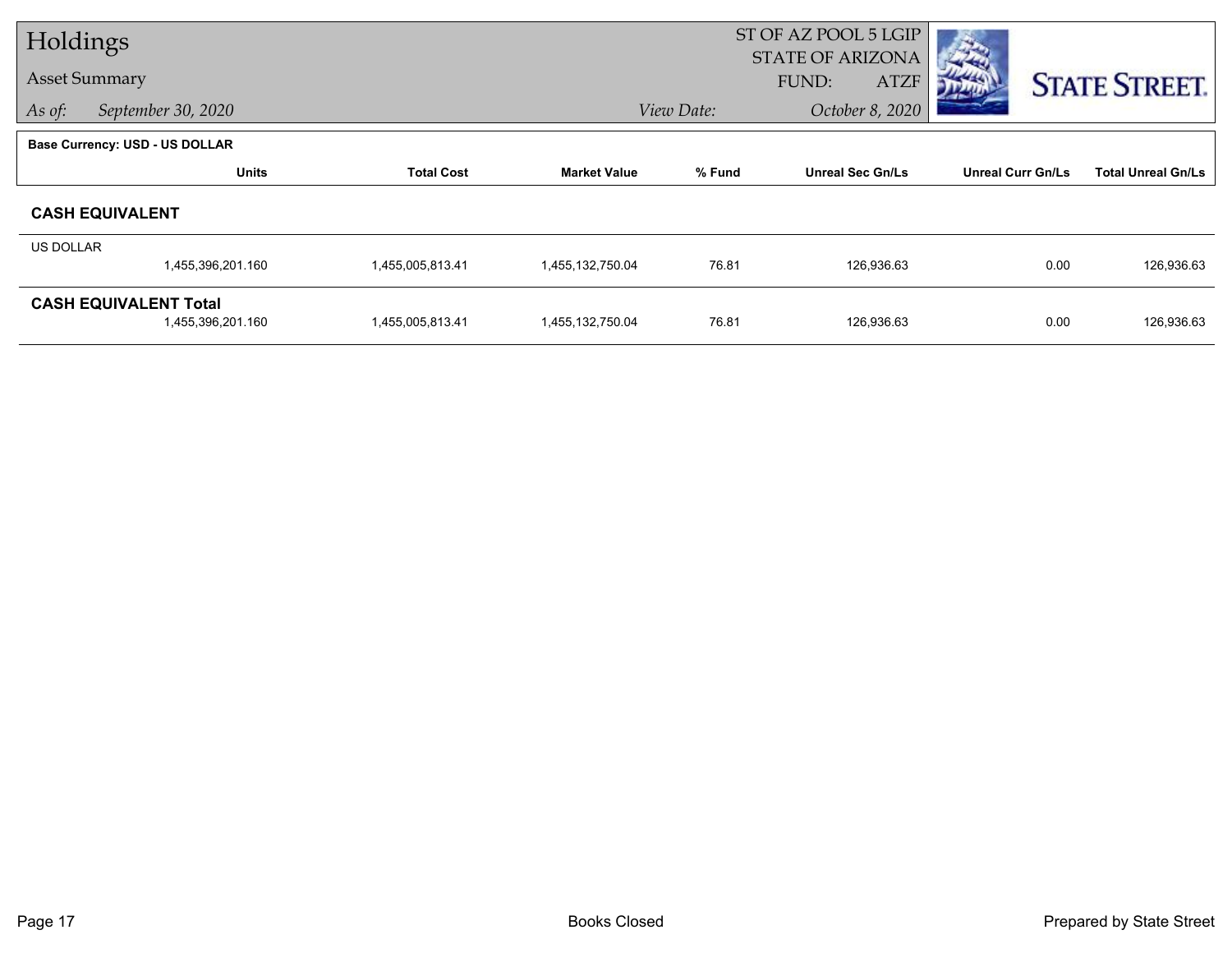| Holdings  |                                              |                   |                     |            | ST OF AZ POOL 5 LGIP                                   |                          |                           |
|-----------|----------------------------------------------|-------------------|---------------------|------------|--------------------------------------------------------|--------------------------|---------------------------|
|           | <b>Asset Summary</b>                         |                   |                     |            | <b>STATE OF ARIZONA</b><br><b>FUND:</b><br><b>ATZF</b> |                          | <b>STATE STREET.</b>      |
| As of:    | September 30, 2020                           |                   |                     | View Date: | October 8, 2020                                        |                          |                           |
|           | Base Currency: USD - US DOLLAR               |                   |                     |            |                                                        |                          |                           |
|           | <b>Units</b>                                 | <b>Total Cost</b> | <b>Market Value</b> | % Fund     | <b>Unreal Sec Gn/Ls</b>                                | <b>Unreal Curr Gn/Ls</b> | <b>Total Unreal Gn/Ls</b> |
|           | <b>FIXED INCOME</b>                          |                   |                     |            |                                                        |                          |                           |
| US DOLLAR |                                              |                   |                     |            |                                                        |                          |                           |
|           | 439,346,773.970                              | 439,251,103.79    | 439,276,246.57      | 23.19      | 25,142.78                                              | 0.00                     | 25,142.78                 |
|           | <b>FIXED INCOME Total</b><br>439,346,773.970 | 439,251,103.79    | 439,276,246.57      | 23.19      | 25,142.78                                              | 0.00                     | 25,142.78                 |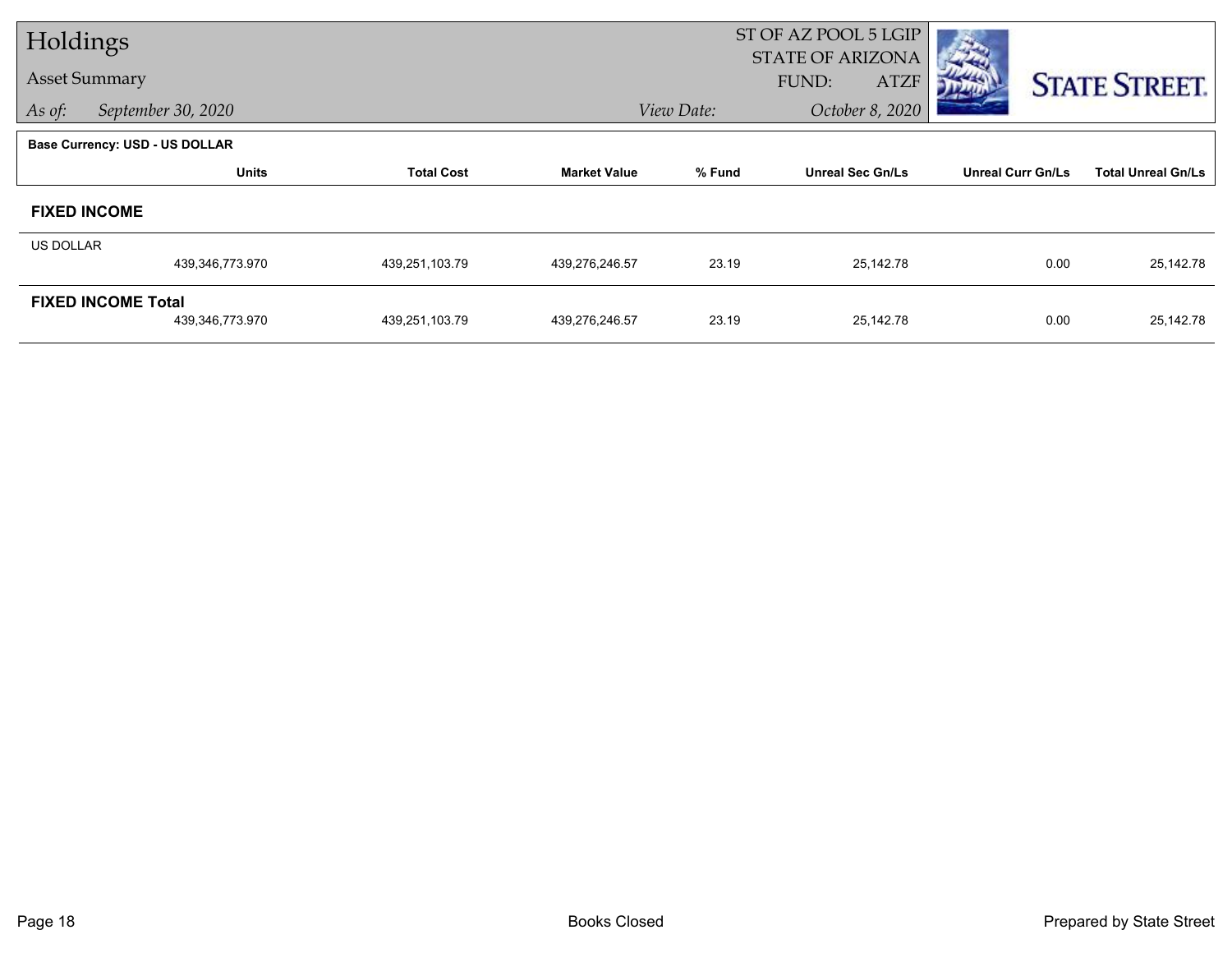| Holdings          |                                       |                   |                     |            | ST OF AZ POOL 5 LGIP<br><b>STATE OF ARIZONA</b> |                          |                           |
|-------------------|---------------------------------------|-------------------|---------------------|------------|-------------------------------------------------|--------------------------|---------------------------|
|                   | <b>Asset Summary</b>                  |                   |                     |            | <b>ATZF</b><br>FUND:                            |                          | <b>STATE STREET.</b>      |
| As of:            | September 30, 2020                    |                   |                     | View Date: | October 8, 2020                                 |                          |                           |
|                   | <b>Base Currency: USD - US DOLLAR</b> |                   |                     |            |                                                 |                          |                           |
|                   | <b>Units</b>                          | <b>Total Cost</b> | <b>Market Value</b> | % Fund     | <b>Unreal Sec Gn/Ls</b>                         | <b>Unreal Curr Gn/Ls</b> | <b>Total Unreal Gn/Ls</b> |
| <b>FUND Total</b> |                                       |                   |                     |            |                                                 |                          |                           |
|                   | 1,894,742,975.130                     | 1.894.256.917.20  | 1.894.408.996.61    | 100.00     | 152.079.41                                      | 0.00                     | 152,079.41                |